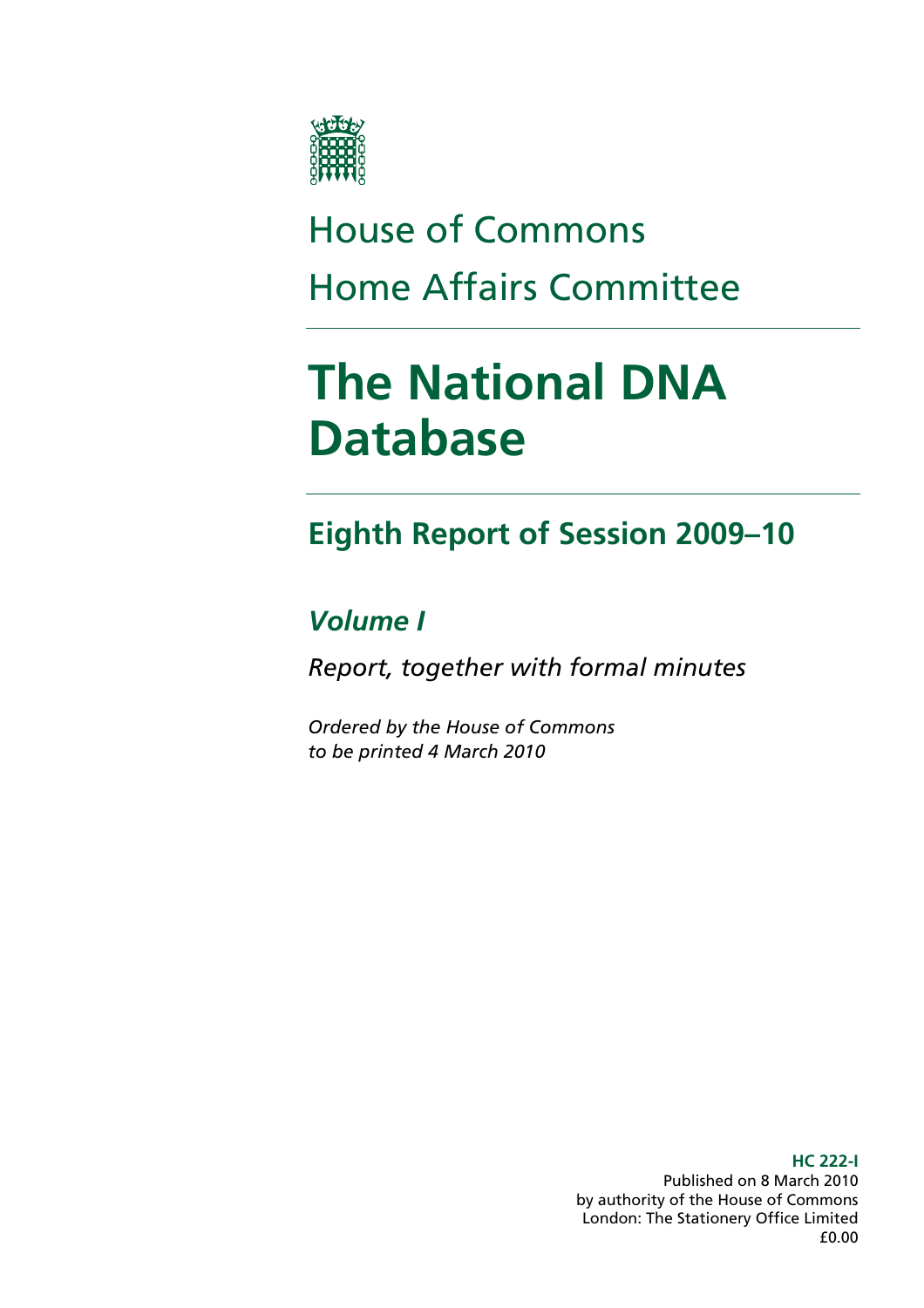#### **The Home Affairs Committee**

The Home Affairs Committee is appointed by the House of Commons to examine the expenditure, administration, and policy of the Home Office and its associated public bodies.

#### **Current membership**

Rt Hon Keith Vaz MP (*Labour, Leicester East*) (Chairman) Tom Brake MP (*Liberal Democrat*, *Carshalton and Wallington*) Mr James Clappison MP (*Conservative, Hertsmere*) Mrs Ann Cryer MP (*Labour, Keighley*) David TC Davies MP (*Conservative, Monmouth*) Mrs Janet Dean MP (*Labour, Burton*) Mr Khalid Mahmood MP (*Labour, Birmingham Perry Barr)*  Patrick Mercer MP (*Conservative, Newark*) Margaret Moran MP (*Labour, Luton South*) Gwyn Prosser MP (*Labour, Dover*) Bob Russell MP (*Liberal Democrat, Colchester*) Martin Salter MP (*Labour, Reading West*) Mr Gary Streeter MP (*Conservative, South West Devon*) Mr David Winnick MP (*Labour, Walsall North*)

#### **Powers**

The Committee is one of the departmental select committees, the powers of which are set out in House of Commons Standing Orders, principally in SO No 152. These are available on the Internet via www.parliament.uk

#### **Publication**

The Reports and evidence of the Committee are published by The Stationery Office by Order of the House. All publications of the Committee (including press notices) are on the Internet at www.parliament.uk/homeaffairscom. A list of Reports of the Committee since Session 2005–06 is at the back of this volume.

#### **Committee staff**

The current staff of the Committee are Elizabeth Flood (Clerk), Eliot Barrass (Second Clerk), Elisabeth Bates (Committee Specialist), Sarah Petit (Committee Specialist), Darren Hackett (Senior Committee Assistant), Sheryl Dinsdale (Committee Assistant) and Jessica Bridges-Palmer (Select Committee Media Officer).

#### **Contacts**

All correspondence should be addressed to the Clerk of the Home Affairs Committee, House of Commons, 7 Millbank, London SW1P 3JA. The telephone number for general enquiries is 020 7219 3276; the Committee's email address is homeaffcom@parliament.uk.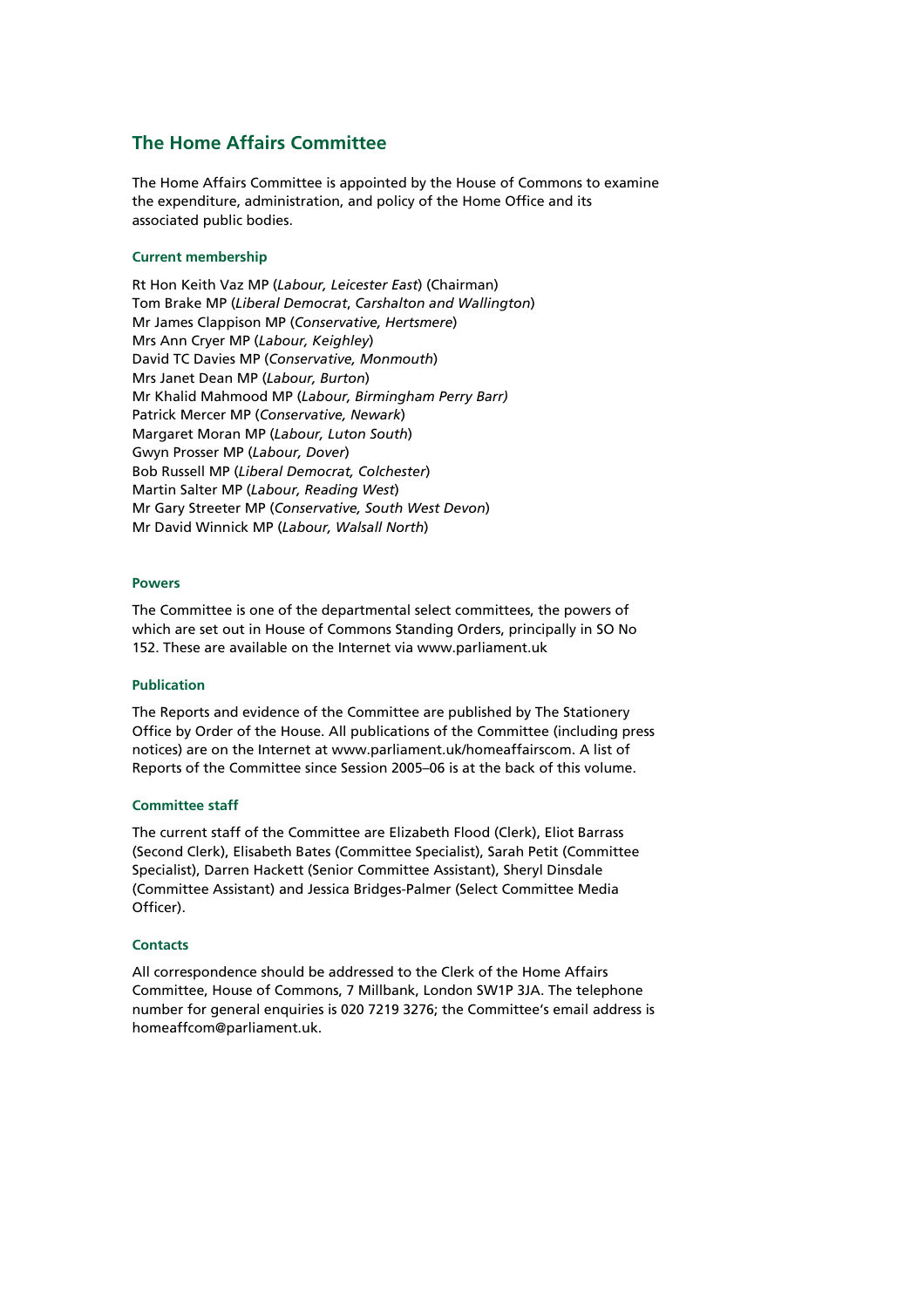### **Contents**

| <b>Report</b>                             |                                                                  | Page |
|-------------------------------------------|------------------------------------------------------------------|------|
| 1                                         | <b>Introduction</b>                                              | 3    |
|                                           | Background to our inquiry                                        | 3    |
|                                           | Scope of the Report                                              | 3    |
| $\overline{2}$                            | <b>Retention of personal profiles</b>                            | 7    |
|                                           | Impetus for change                                               | 9    |
|                                           | Proposals for retaining the DNA of adults                        | 11   |
|                                           | Equity and proportionality                                       | 12   |
|                                           | Length of time for retaining profiles                            | 13   |
| <b>Removing records from the Database</b> |                                                                  | 17   |
|                                           | <b>Conclusions and recommendations</b>                           | 19   |
|                                           | <b>Formal Minutes</b>                                            | 22   |
|                                           | <b>Witnesses</b>                                                 | 23   |
|                                           | <b>List of written evidence</b>                                  | 23   |
|                                           | List of Reports from the Committee during the current Parliament | 24   |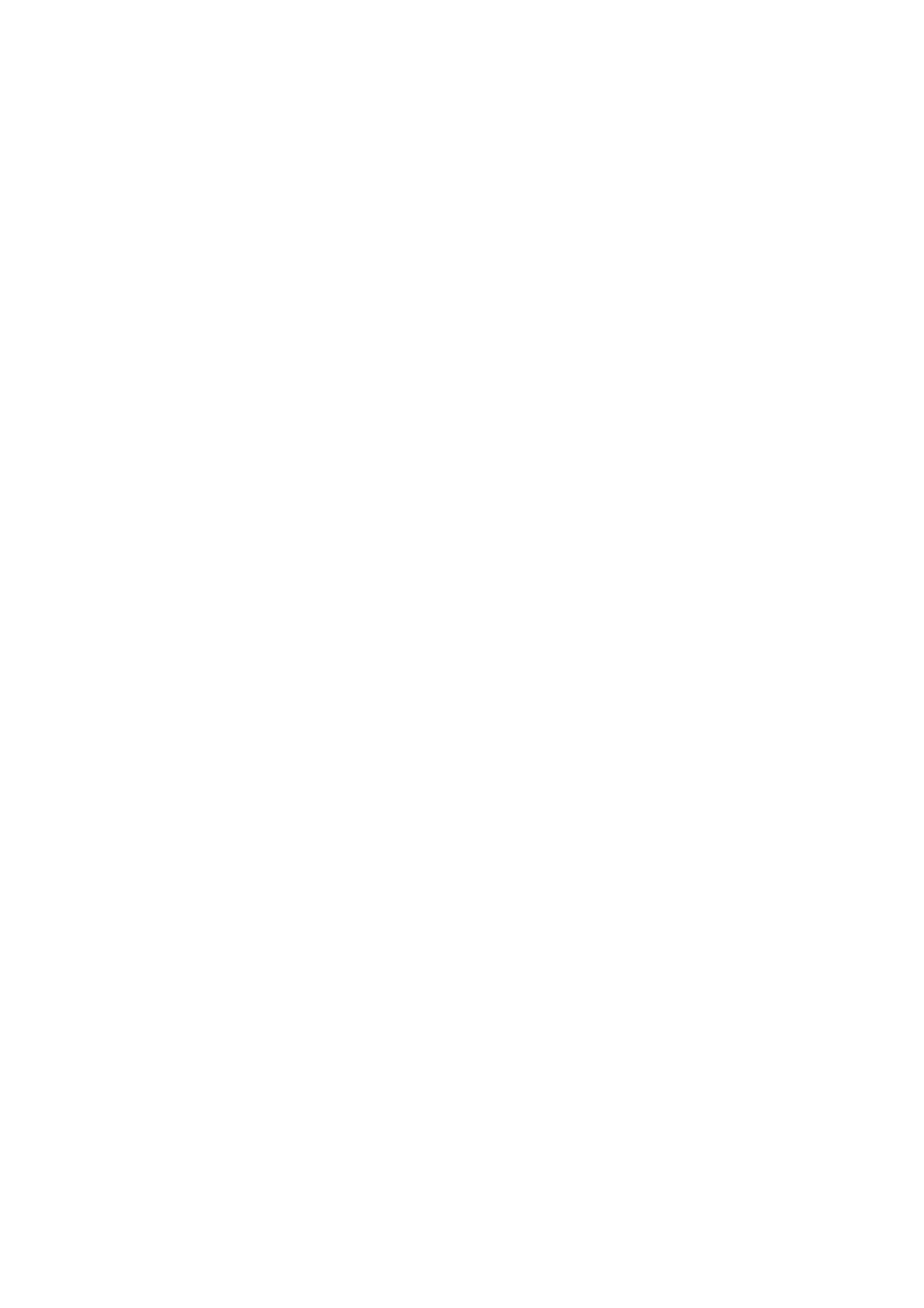# 1 Introduction

#### **Background to our inquiry**

1. Aware of growing public concern about the increasing size of the police National DNA Database, that certain ethnic and age groups were over-represented on it and that it contained information relating to people never charged or convicted of a crime, we decided that we would take evidence on this subject early in 2010. Our preparations for these sessions were overtaken by the Government's introduction of its Crime and Security Bill on 19 November 2009, which, amongst other things, proposed changes to the system for retaining DNA samples and profiles. At the time of writing, this Bill has completed its Committee stage and is about to come back to the House of Commons for the Report stage.

2. Although the evidence we received from our witnesses is already available to Members, the uncorrected transcripts having been published on the Committee's website, we consider it useful to the House to make a brief Report of our main conclusions. We have therefore decided to focus on two main issues in this Report: the principle of retaining DNA profiles taken from individuals arrested but not subsequently charged or from those charged but not convicted; and the lack of consistency in decisions to remove from the database their profiles on request from those individuals.

3. We would like to thank those who gave oral evidence to the Committee: Isabella Sankey of Liberty, and Ms Diane Abbott MP, who have campaigned on behalf of those wishing to have their DNA profiles removed from the database; Mr Jonathan Leighton and Mr Greg Hands MP, who have had their DNA profiles put on the database and who have had to apply for them to be removed; Chief Constable Chris Sims of the West Midlands Police, the ACPO (Association of Chief Constables) lead on forensics, and Mr Gary Pugh, Director of Forensic Services of the Metropolitan Police and Chair of the National ACPO DNA Strategy Board; Professor Sir Alec Jeffreys, who invented the techniques for DNA 'fingerprinting'; and Mr Alan Campbell MP, Parliamentary under-Secretary of State responsible for crime reduction, Home Office. We also received written evidence, which we have published with this Report, from GeneWatch UK, the Nuffield Council on Bioethics, the Equality and Human Rights Commission and from several individuals recounting their experience of having their DNA profiles stored. We have also made use of the oral evidence given to the Public Bill Committee on the Crime and Security Bill in writing this Report.<sup>1</sup>

### **Scope of the Report**

4. Because of the complexity of the subject, there is frequent confusion over what exactly is being discussed in relation to removing records from the National DNA database. Two types of DNA sample are entered on the National DNA Database:

<sup>1</sup>This is the House of Commons Committee that considered amendments to the Bill. An official report of its debates is published and available via the Parliamentary website at www.parliament.uk/Bills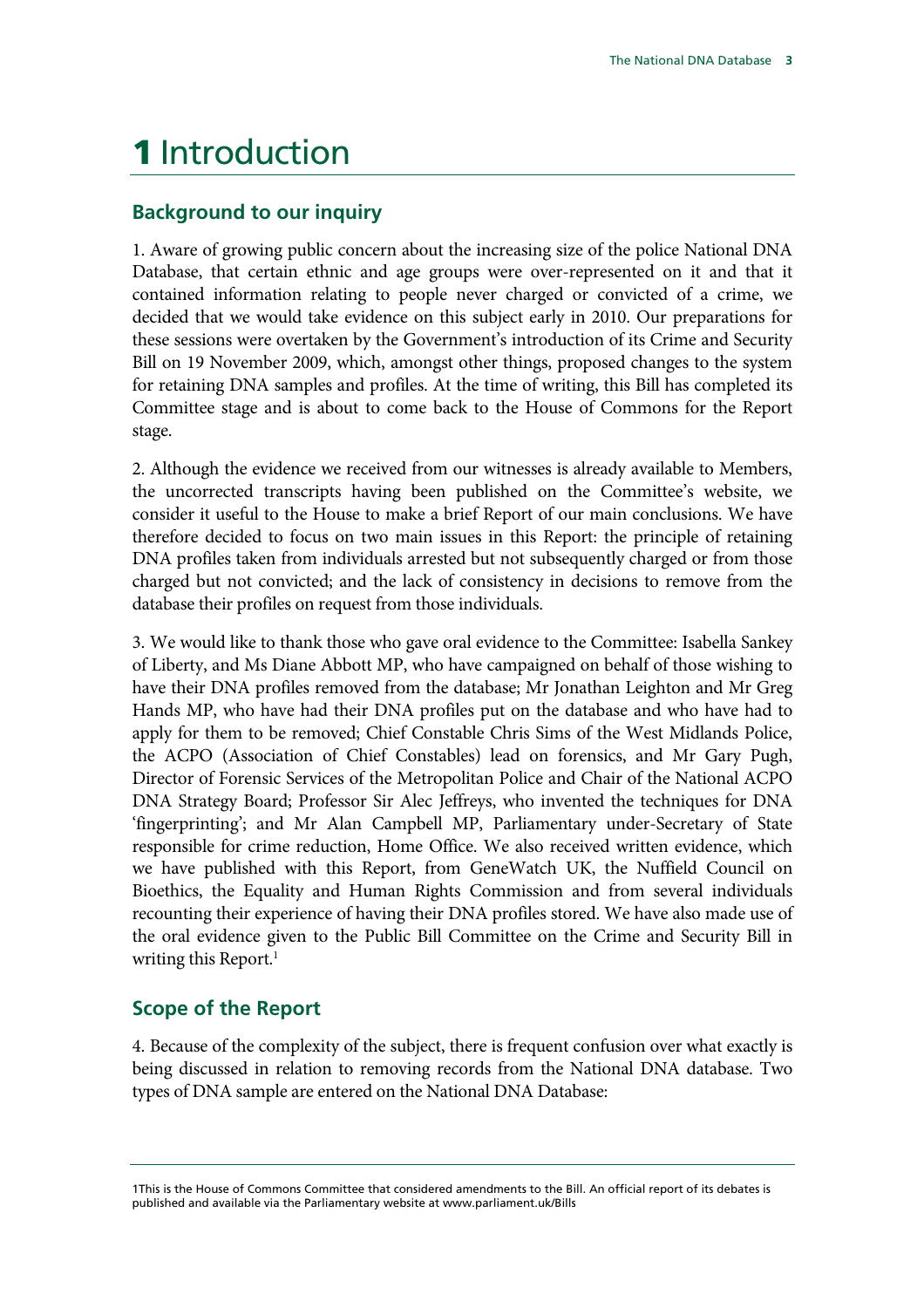- samples discovered at crime scenes, which may be those of the victim, an innocent person who had at some time been present at the scene of crime, or the perpetrator; these are stored in the hope that they may help to rule out the innocent from inquiries or be linked to a suspect;
- samples taken from a named individual, which can be described as 'personal' samples. At present, the police collect DNA samples from everyone arrested.

DNA degrades over time. For this and other reasons, what is entered on the database is a profile, a series of numbers representing ten areas of DNA that are known to differ widely between individuals, plus an indication of the gender of the person profiled.<sup>2</sup> The database contains crime scene profiles and 'subject profiles' which have been derived from the personal samples. There is currently no time limit for the storage of DNA samples: the Crime and Security Bill would require the destruction of DNA samples<sup>3</sup> once they have been loaded satisfactorily onto the national database and, in any event, within six months of their being taken.<sup>4</sup>

5. It is important that the use of DNA in solving crime should be viewed in context. Chief Constable Sims told us that approximately 4.9 million crimes are reported each year, of which about 1.3 million are 'detected' (in other words, a suspect has been charged), and of these detected crimes about 33,000 involve DNA matching—which compares with about 45,000 detected crimes in which fingerprint evidence has played a part.<sup>5</sup> GeneWatch suggested to us that the figure of 33,000 represented both direct detections (detections in which a DNA match was directly involved) and indirect detections (where a link of a personal profile to one crime scene may, for example, result in the suspect confessing to a number of crimes: indirect detections are a relatively common feature in relation to burglary). Some 17,643 direct detections were recorded in 2008/09.<sup>6</sup>

6. It is worth noting two further points. No figures are available for the number of crimes where DNA matches have been found in which convictions have been obtained: the 33,000 figure relates only to charges brought, though the Home Office estimated in 2006 that around 50% of detections led to convictions.<sup>7</sup> The second point is that the figures given by Mr Sims do not show the breakdown between different ways in which DNA may be matched: cases where a person's DNA is found to match crime scene DNA already on the database (in other words, someone is arrested and their DNA is found to match the DNA either from the scene of the crime for which they were arrested or from another scene of crime to which they had not previously been linked) and cases where a later crime is linked to a personal profile already on the database. Only the second of these types of matches would be affected if a database of personal profiles did not exist. Again, no research has been carried out on how many matches are of the second type. GeneWatch has used a

6 Ev 30

<sup>2</sup> See National DNA Database Annual Report 2007–09, p7 for a description of how a profile is derived.

<sup>3</sup> Dental and footwear impressions and fingerprints are also covered by the Bill but are not the subject of this report.

<sup>4</sup> See New Section 64ZA to the Police and Criminal Evidence Act as set out in clause 14 of the Crime and Security Bill.

<sup>5</sup> Qq 38–41

<sup>7</sup> Home Office (2006) *DNA Expansion programme 2000–2005: reporting achievement*, cited in GeneWatch's written evidence: Ev 30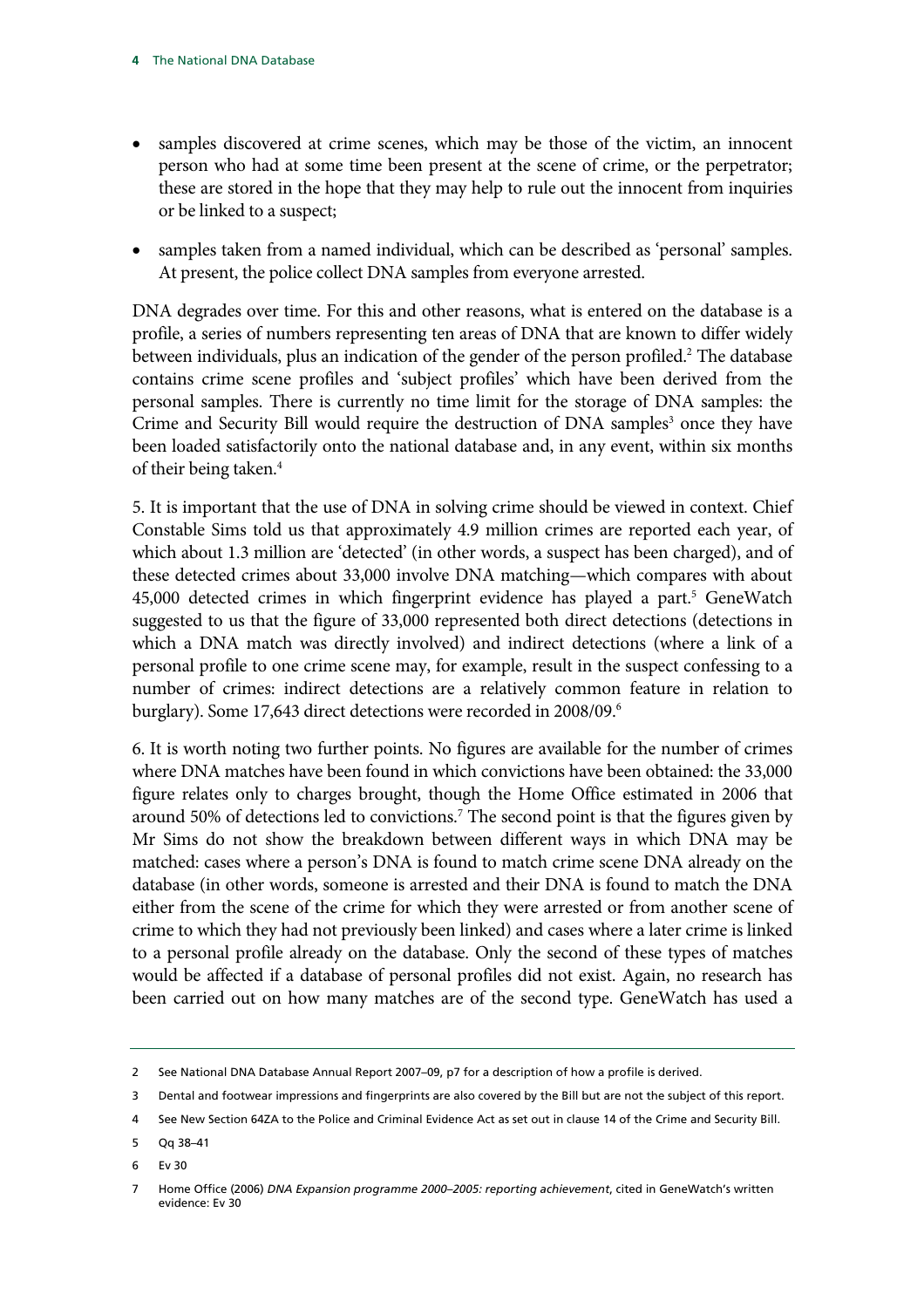variety of official reports to achieve an approximation to such research: combined, they lead to the figure of 3,666 out of the 1.3 million detected crimes being detected at least in part because crime scene DNA has been linked to a personal profile already on the database.<sup>8</sup> It is currently impossible to say with certainty how many crimes are detected, **let alone how many result in convictions, due at least in part to the matching of crime scene DNA to a personal profile already on the database, but it appears that it may be as little as 0.3%—and we note that the reason for retaining personal profiles on a database is so that the person can be linked to crimes he/she commits later.**

7. For the first few years when personal DNA was systematically collected by the police, this was done when a person was charged with an offence. From April 2004, the police were permitted to collect DNA on arrest rather than charge.<sup>9</sup> While the number of stored personal profiles has increased dramatically—from 3.1 million in 2004/05 to over 5.5 million in 2008/09—and the number of recorded crimes has declined from its peak in 2003/04, the percentage of recorded crimes detected involving a DNA match has remained roughly stable, fluctuating between 0.63 and 0.76%.<sup>10</sup> In other words, the presence of more profiles on the database has not increased the percentage of crimes cleared up, even despite the fact that the number of recorded crimes has been decreasing.

8. Meanwhile, a policy decision in 2001 to collect more DNA from the scenes of volume crimes, such as burglary and theft, led to a sharp increase in the overall number of crime scene DNA profiles and, according to a Home Office report in 2005, "the number of matches obtained from the Database (and the likelihood of identifying the person who committed the crime) is 'driven' primarily by the number of **crime scene profiles** loaded into the Database" [Home Office's emphasis].<sup>11</sup>

9. It is not surprising that DNA is involved in solving only a small proportion of overall crimes, since both the 4.9 million and the 1.3 million figures include all types of crime. As Chief Constable Sims explained, most crimes do not have a 'scene' as such: they are relatively minor, and they are solved because the victim and perpetrator know each other, the police happen upon the incident as it is taking place, or by other normal policing means.12 Even where the discovery of DNA is a possible and desirable—for example, in relation to serious violent crime or burglary—samples at crime scenes may be so partial or compromised by the presence of many people's DNA that they are unusable. By illustration, in 2008/09 there was a crime scene investigation in respect of 796,780 crimes, and 49,572 crime scene profiles were added to the database. Even if only one profile was added per crime scene (and often crime scenes yield a number of profiles), then DNA profiles were obtained for under 1% of recorded crimes.<sup>13</sup>

<sup>8</sup> Ev 30–Ev 32

<sup>9</sup> Under the Criminal Justice Act 2003

<sup>10</sup> Ev 32, Table 1 (GeneWatch)

<sup>11</sup> Home Office, *DNA Expansion programme 2000–2005: Reporting achievement*, (October 2005), para 32: to be found at www.homeoffice.gov.uk/documents/DNAExpansion.html

 $12 \quad \Omega$  44

<sup>13</sup> Number of crime scene investigations and number of crime scene profiles added to database from *National DNA Database Annual Report 2007–09*, respectively p27 and page 22, Figure 12. For number of recorded crimes, see paragraph 5 above.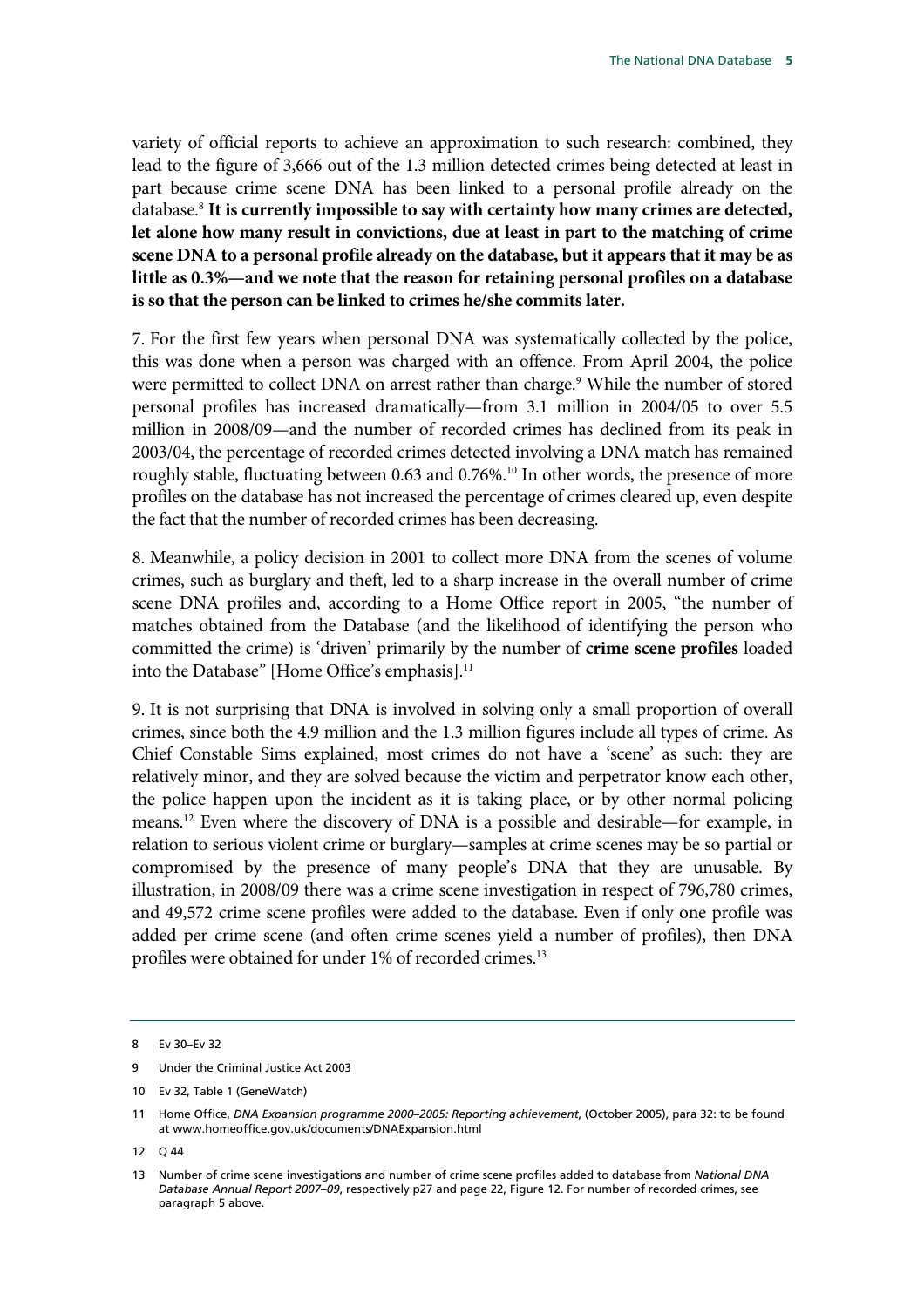10. However, despite all this, DNA profiling remains an important tool for the police. As Chief Constable Sims said:

In general, the more serious the offence, the bigger the part that forensic science plays in its detection and particularly the less contact there is between victim and offender, the more important forensic science becomes.<sup>14</sup>

For example, in 40% of the cases where DNA can be collected from the scene of a burglary, it plays a part in identifying a suspect.<sup>15</sup>

11. **We wish to make it clear at the outset that we are strongly of the belief that DNA profiling and matching are vital tools in the fight against crime; and that it is essential, wherever possible, to gather, profile and store information relating to DNA discovered at crime scenes. Although it is very unlikely that DNA on its own could bring about a conviction for a crime—and, indeed, we understand that the Crown Prosecution Service requires further corroborative evidence before it will bring a prosecution—as Sir Hugh Orde, the head of ACPO, told the Public Bill Committee, DNA evidence places a person at the scene of the crime and he/she then has to explain why they were there or prove that the DNA match is faulty.**<sup>16</sup>

12. **Nor do we question the taking of DNA samples from everyone arrested for a recordable offence. We note that the identification of perpetrators of some very serious crimes, including murder, has been made possible by the matching of a personal sample taken in connection with a later, less serious offence with a crime scene sample.**<sup>17</sup> **We also support the principle, as set down in the Crime and Security Bill, of destroying the actual personal samples as soon as practicable, not least as they could theoretically be used to derive other personal information about the individual such as family relationships or information about health. In this Report we are solely concerned with the retention of personal profiles on the database: whose profiles should be retained, for how long they should be stored, and the processes for getting one's profile deleted from the database.**

<sup>14</sup> Q 58

<sup>15</sup> Og 70–71 and Ev 35 (GeneWatch UK)

<sup>16</sup> Crime and Security Bill: Public Bill Committee, Tuesday 26 January 2010 (afternoon), Q 77

<sup>17</sup> One example of this is the conviction in 2008 of the murderer of Sally Anne Bowman: see the very clear account given by the Forensic Science Service at www.forensic.gov.uk/html/media/case-studies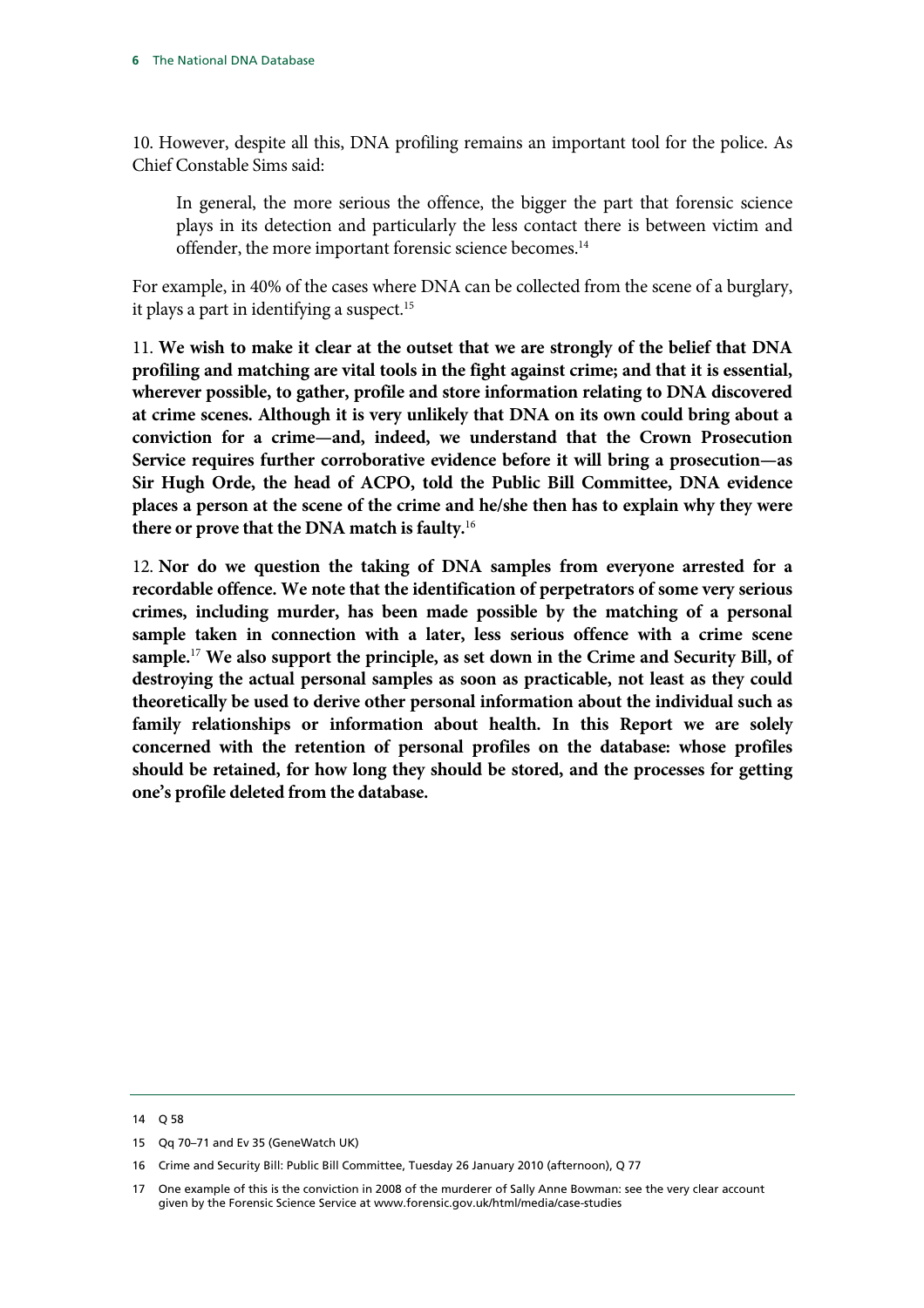# 2 Retention of personal profiles

13. Currently about 5 million people have their personal profiles on the National DNA database.18 As of 24 April 2009, just under 1 million people with profiles on the database had no record of a conviction, caution, reprimand or final warning on the Police National Computer. Some of these 1 million will have been awaiting trial or have had a criminal record that was expunged from the Police National Computer because it related to a pre– 2000 caution, but the majority had not been convicted of any crime, some had not been charged with a crime and about 36,000 had not even been arrested (as they were victims of crime or people who had voluntarily given a DNA sample to help narrow down a group of suspects, for example when everyone in a neighbourhood is asked to give a DNA sample).

14. No research has been done specifically on the question of the number of crimes that are solved with the help of the stored personal profiles of those not previously convicted of a crime. Moreover, despite their best efforts the Home Office and others have been able to discover only a few examples of serious violent crime, such as murder or rape, where a suspect has been identified mainly or solely because his or her personal DNA profile was already stored on the database from an earlier arrest that had not resulted in a conviction. The Minister for Policing, Crime and Counter-terrorism wrote to the Public Bill Committee on the Crime and Security Bill with six case studies (subsequently amended to five) where the perpetrator of a very serious crime had been identified in this way. However, in one of these cases the later, more serious, crime had taken place at the perpetrator's own home, which the victim was able to identify, so the profile evidence might be considered to have confirmed the perpetrator's identity rather than suggesting a new suspect.19 We asked the Home Secretary to provide us with details of the 23 cases to which he had referred in his speech on second reading of the Crime and Security Bill, but we have yet to receive his reply.

15. **It is not known how many crimes are solved with the help of the stored personal profiles of those not previously convicted of a crime. The highly complicated calculations made by GeneWatch to try to answer this question on the basis of information from various sources already in the public domain, and the provisional nature of its conclusions, underline the need for the Home Office to undertake research specifically on this issue.**

16. In England and Wales (the rules are different in Scotland<sup>20</sup>) records are held indefinitely on the Database<sup>21</sup> but it is possible for the subject to request deletion of his/her profile and for this to be granted in exceptional circumstances at the discretion of the relevant chief constable. ACPO has issued guidance on the Exceptional Case Procedure

<sup>18</sup> There are more than 5.5 million personal profiles on the database, but a number of these are duplicates (because the person from whom the sample was taken has given another name, the sample has been wrongly recorded, etc). As of 24 April 2009, there were an estimated 4,587,430 people with records on the database: HC Deb, 2 June 2009, col 360W. Given that the profiles of about 0.5 million people per year are loaded onto the database, the total now must be nearly 5 million.

<sup>19</sup> Public Bill Committee: Crime and Security Bill, 4 February 2010, col 234–235

<sup>20</sup> See para 37 below.

<sup>21</sup> Under the Criminal Justice and Police Act 2001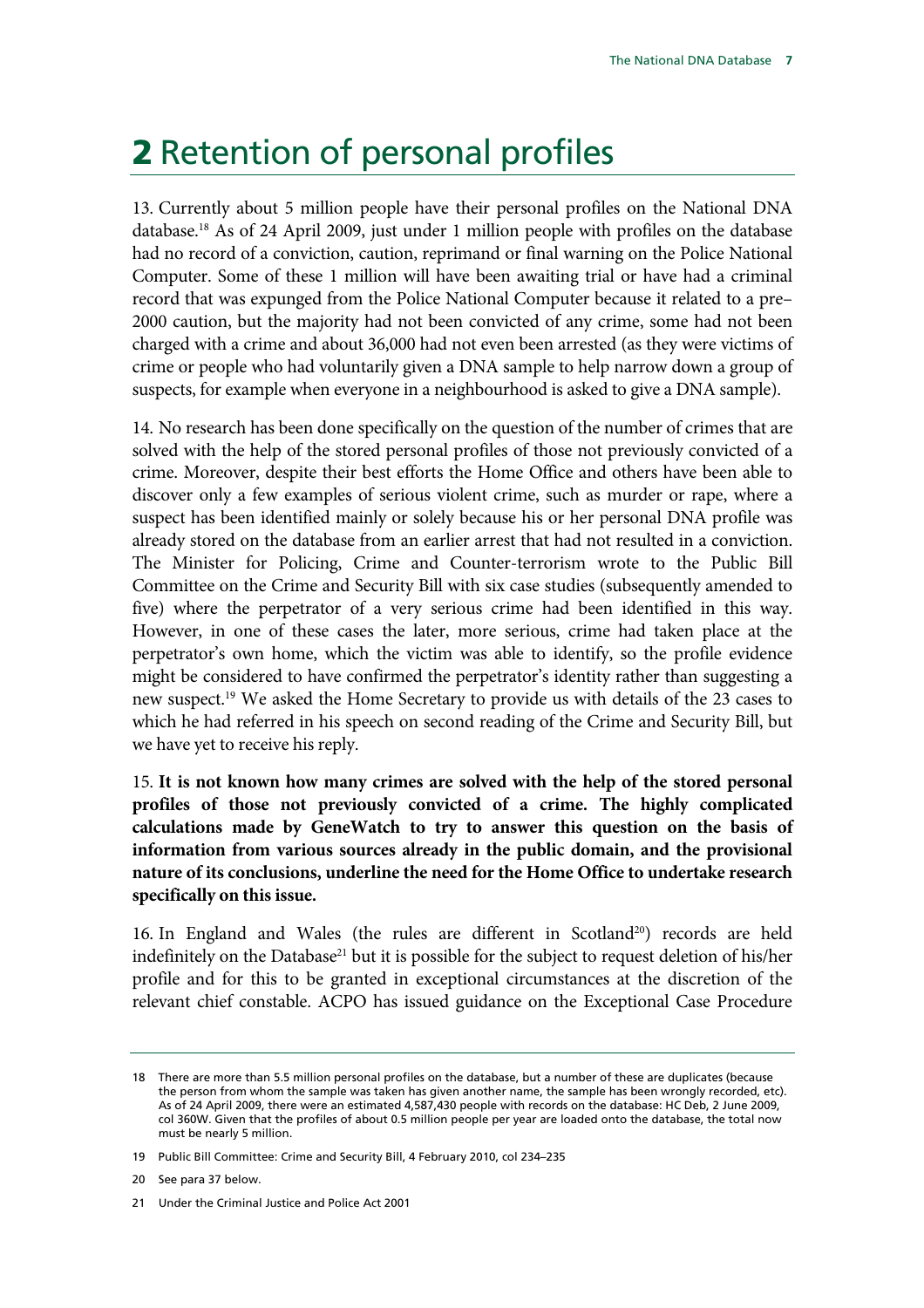which includes various grounds on which a chief constable might agree to remove a DNA sample from the database. Those grounds include the fact that a false allegation was made; the subject was unlawfully or wrongly arrested or unlawfully cautioned; the caution was inappropriate; or the subject was unlawfully processed. However, from the evidence we received, even in these cases subjects struggle to get their profiles removed from the database.

17. We took evidence from two people, one of whom had volunteered to give a DNA sample to eliminate himself from an inquiry into the suspicious death of a relative and the other of whom had had his DNA taken despite the fact that he had been arrested for a nonrecordable offence, that of littering. Both had believed that they had no choice but to give a sample and both had struggled to get their samples destroyed and profiles deleted.<sup>22</sup> Ms Abbott described other such cases to us.<sup>23</sup>

18. A significant number of people never convicted of a crime are unhappy about their profiles being kept indefinitely on the database. They consider it a slur on their character and personally intrusive, and are worried about the possibility of false matching of a crime to their profile or malicious hacking into the database. Professor Sir Alec Jeffreys noted that there was one recorded instance of an innocent person who had committed suicide apparently as a result of the shame he felt at being a subject on the database.<sup>24</sup> Sir Alec said:

People have drawn analogies between fingerprints and DNA. ... I would argue that DNA is fundamentally different. It is a highly intimate sample. ... It carries information on who you are: your physical appearance, your behaviour, your character, your parentage, your ancestry, your disease liability. ... Even if you look at the DNA profile that is stored on the database, and that is the DNA profile derived from a very limited number of genetic characteristics, that still carries additional information, in particular family information.

Sir Alec told us that he would not like his DNA profile to be on the database:

The best outcome would be ... that my DNA profile would sit there cluttering up a database somewhere. ... The worst that could happen would be if some glitch in the database gave a false match to my DNA profile, bringing me into the frame of a criminal investigation, which could have very serious implications for me until that error was solved or, potentially, leading to the inculpation of a close family relative for example, a brother or sister—which again would have very serious ethical issues within my family."25

19. We asked Sir Alec about the possibility of false matches. He said that the chance of the DNA profiles of two people matching was in the order of one in ten trillion, though in court the more conservative estimate of about one in a billion is used. However, the one in ten trillion figure refers to the chance of a one-to-one match on one occasion: the database contains about 5 million profiles and is searched thousands of times a year, which increases

- 24 Q 195
- 25 Q 188

<sup>22</sup> Qq 160–171

<sup>23</sup> Qq 3 and 36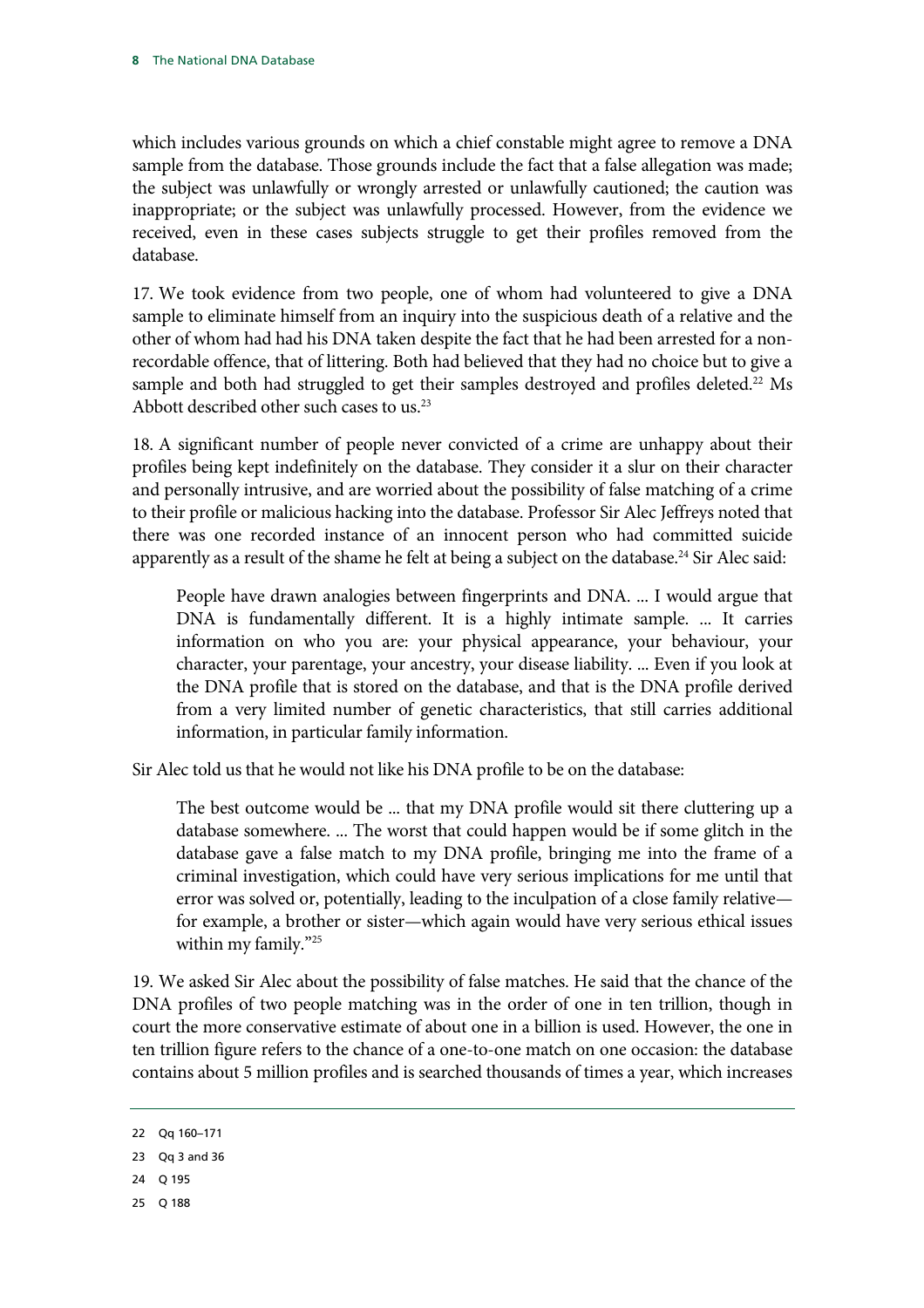the likelihood of matches to one in a trillion. Furthermore, for two related people matches are more likely still: for brothers the probability is one in 200,000—and many of the people on the database are related to one another.<sup>26</sup>

20. Moreover, the chance of a mismatch would increase further with the agreement to allow police forces across Europe to search one another's DNA databases for matches to serious crimes:<sup>27</sup> more searches across a larger number of records equals a greater potential for mismatches. Even now, many of the searches made of the National DNA Database result in multiple matches—a list of potential suspects rather than one—because the personal or crime scene DNA sample was damaged or partial. An average of 83.7 multiple matches were made per month in 2008/09.<sup>28</sup> Sir Alec noted that there had already been at least one example of a totally adventitious but complete match, which had led to an arrest; the innocent subject had had to obtain independent DNA testing to reveal the mistake.<sup>29</sup>

#### **Impetus for change**

21. In December 2008 the European Court of Human Rights in Strasbourg found that the blanket nature of the policy on DNA in England and Wales—i.e. retaining all samples, with no time limit, regardless of the seriousness of the offence, or the age of the offender, and whether the person was even charged or convicted—did not comply with Article 8 (right to privacy) of the European Charter of Human Rights. The Court found the policy to be "blanket and indiscriminate".30 The Court noted with approval the consistency of the approach taken in Scotland with the Committee of Ministers' recommendation R(92)1 on the use of DNA. This recommendation suggests that DNA samples should not be kept after the final decision has been made in the case for which they were taken, unless it is necessary "for purposes directly linked to those for which they were collected." The Court added:

Where the security of the state is involved, the domestic law of the member state may permit retention of [samples and information derived from them] even though the individual concerned has not been charged or convicted of an offence. In such cases strict storage periods should be defined by domestic law; and

Since the primary aim of the collection of samples and the carrying out of DNA analysis on such samples is the identification of offenders and the exoneration of suspected offenders, the data should be deleted once persons have been cleared of suspicion. The issue then arises as to how long the DNA findings and the samples on which they were based can be stored in the case of a finding of guilt.

22. In response to the Court's judgment, the Government published its proposals for the DNA Database in May 2009, as follows:

29 Q 191

<sup>26</sup> Q 190

<sup>27</sup> Q 191

<sup>28</sup> HC Deb, 17 June 2009, col 315W

<sup>30</sup> Case of *S and Marper v United Kingdom* [2008] ECHR 1581, para 119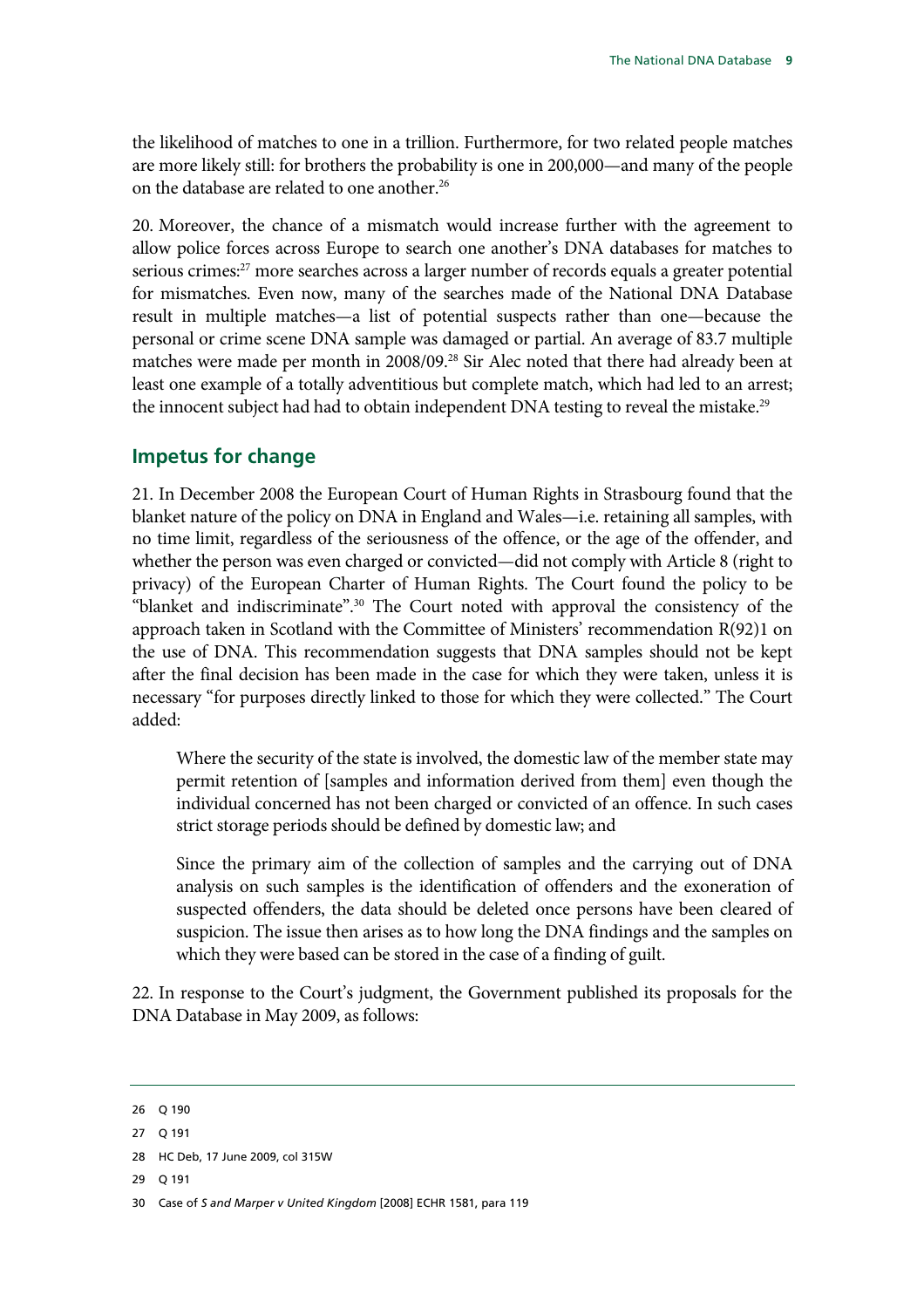- The destruction of all DNA samples taken from suspects on arrest, regardless of whether the suspect went on to be convicted;
- Adults *convicted* of a recordable offence would have their profiles retained indefinitely;
- Adults *arrested* for a violent, sexual or terrorism-related offence would have their profiles deleted automatically after twelve years and those arrested for less serious offences after six years;
- 10–18 year olds convicted or arrested for sexual or violent offences would be treated the same as adults; those convicted of lesser offences would have their profiles deleted by the time they became 18 years old;
- No profiles of those aged under ten would be retained (*this is now already the case*); and
- Profiles provided voluntarily would not be stored on the database.<sup>31</sup>

23. It emerged in September 2009 that the research by the Jill Dando Institute for Crime Science which the Home Office used to formulate the proposal for retention of profiles for twelve years was incomplete. The Director of the Institute, Professor Gloria Laycock, said:

Their policy should be based on proper analysis and evidence and we did our best to try and produce some in a terribly tiny timeframe, using data we were not given direct access to.

That was probably a mistake with hindsight, we should have just said 'you might as well just stick your finger in the air and think of a number.<sup>32</sup>

As a result, when the Crime and Security Bill was introduced, it provided for a maximum time of six, rather than twelve, years for retention of records of people arrested but not convicted;<sup>33</sup> the proposals relating to those under the age of 18 were also changed. In summary, the Bill provides for:

- Adults—convicted: indefinite retention of DNA profile;
- Adults—arrested but not convicted: retention of DNA profile for six years;
- Under 18 year olds—convicted of a serious offence or more than one minor offence: indefinite retention of DNA profile;
- Under 18 year olds—convicted of a single minor offence: retention of DNA profile for five years;
- 16 and 17 year olds—arrested for but not convicted of a serious offence: retention of DNA profile for six years;

<sup>31</sup> Home Office, *Keeping the Right People on the DNA Database: Science and Public Protection*, May 2009

<sup>32 &</sup>quot;DNA storage proposal 'incomplete'", *BBC News Online*, 25 September 2009, www.bbc.co.uk/news

<sup>33</sup> See evidence given by the Home Secretary to the Home Affairs Committee on 15 December 2009, *The Work of the Home Office*, HC 165-i, Qq 24–25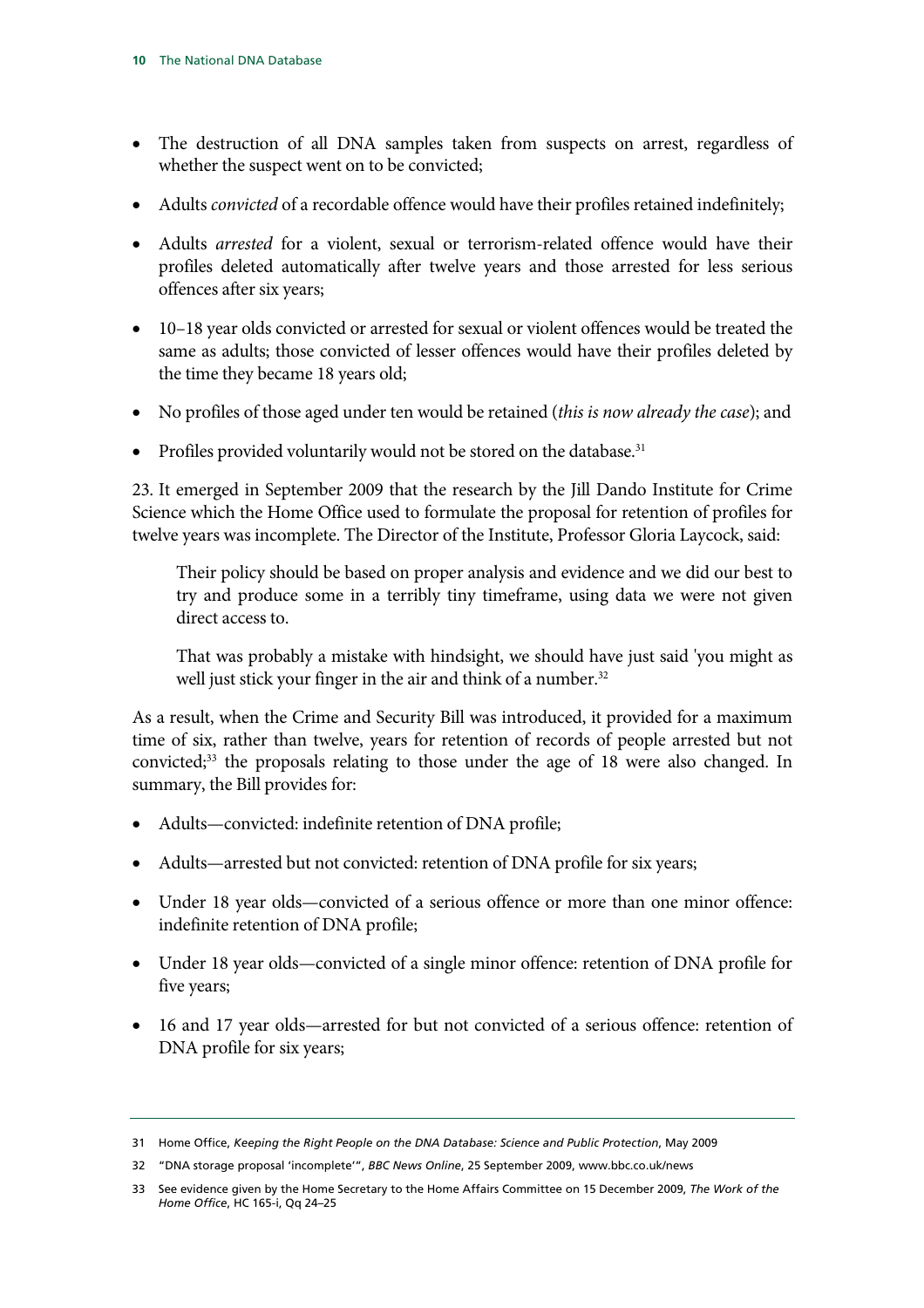- All other under 18 year olds—arrested but notconvicted: retention of DNA profile for three years;
- Persons subject to a control order: retention of DNA profile for two years after the control order ceases to have effect;
- Material which has been given voluntarily to be destroyed as soon as it has fulfilled the purpose for which it was taken.<sup>34</sup>

The concept of "qualifying offence" is used to distinguish between serious and minor offences. A qualifying offence is defined as a serious violent, sexual or terrorist offence, and also include the offences of aiding, abetting, conspiring etc the commission of such offences.35 In addition, where DNA profiles would otherwise need to be destroyed because of the expiry of a time limit, chief officers of police are given power to determine that, for reasons of national security, those profiles may be retained for up to two further years. It is open to chief officers to make further determinations to retain material where necessary.<sup>36</sup>

24. All these provisions relate to DNA taken under the Police and Criminal Evidence Act (PACE). Samples relating to terrorism offences are also covered by the Bill. Currently fingerprints, samples and profiles from suspected terrorists may be retained for an indefinite period.37 The Crime and Security Bill would make provision for a destruction and retention regime broadly equivalent to that outlined above in relation to PACE.<sup>38</sup>

25. Clause 22 of the Bill<sup>39</sup> requires the Secretary of State to make a statutory instrument prescribing the manner, timing and other procedures in respect of destroying relevant biometric material already in existence. The Bill also puts on a statutory footing the existing National DNA Database Strategy Board. This Board already reports to the Home Secretary, providing strategic oversight of the application of powers under PACE for taking and using DNA. The principal partners are the Association of Chief Police Officers, the Association of Police Authorities and the Home Office.

#### **Proposals for retaining the DNA of adults**

26. All of our witnesses were content that the DNA profiles of those convicted of a crime should be retained, and they voiced no opposition to the Government's proposals for this group of people. Nor did they dispute that it might be necessary for public safety reasons to retain DNA from some people who had been arrested but not convicted in connection with serious violent or sexual crime or terrorism. They were, however, deeply divided on the question of the retention of the profiles of those arrested for, but not convicted of, 'lesser' crime. The police strongly preferred to retain the DNA profiles of adults who had not been convicted, arguing that, owing to a lack of supporting evidence, the difficulty of

<sup>34</sup> Explanatory Notes to the Bill, para 46

<sup>35</sup> Clause 13 of the Bill as amended in Public Bill Committee

<sup>36</sup> All in clause 14 of the Bill as amended in Public Bill Committee

<sup>37</sup> Under the Terrorism Act 2000, Schedule 8, para 14

<sup>38</sup> Clause 17 of the Bill as amended in Public Bill Committee

<sup>39</sup> As amended in Public Bill Committee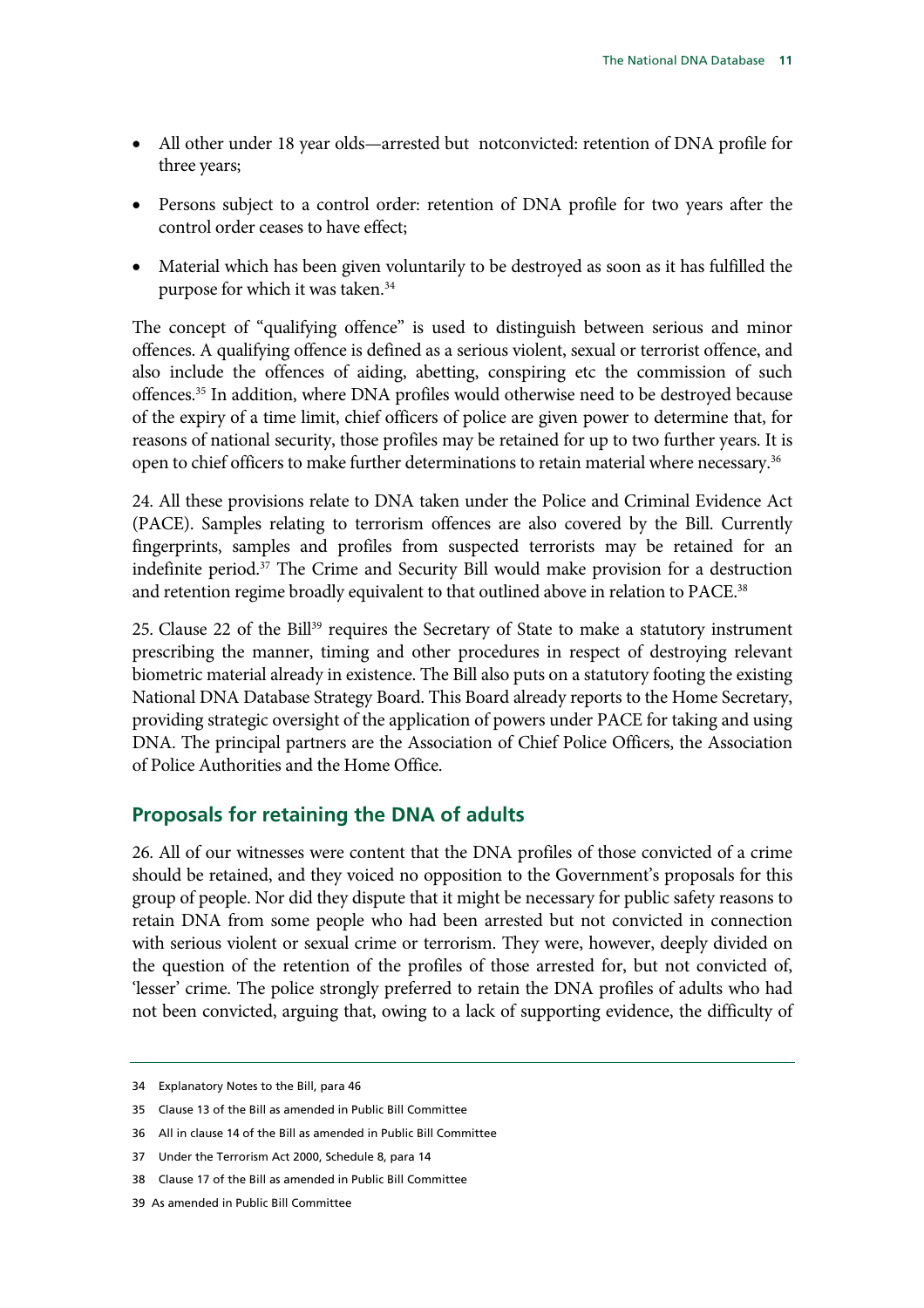proving intent or consent, procedural problems, the intimidation of witnesses and other factors, they were unable to bring to trial, let alone see convicted, significant numbers of people who had actually committed a crime. The police were concerned that, if they were not allowed to retain the profiles of clever or lucky criminals, these criminals might be tempted to offend again and it might prove impossible to link them clearly to the subsequent crimes.40 Liberty, GeneWatch and Ms Abbott were equally firmly of the view that people who had not been found guilty of a crime had to be presumed to be innocent and, in particular in the case of non-violent or less serious crimes, should not have their DNA retained beyond the period necessary to conclude legal proceedings.<sup>41</sup>

#### *Equity and proportionality*

27. As noted above, $42$  in 2003 Parliament moved the bar for collection of DNA samples back from suspects being charged to arrest for a recordable crime. The Minister told us that the threshold for arrest was high and the offences involved were "serious".<sup>43</sup> However, as we were told by other witnesses during this and other inquiries, not all recordable offences would fall within the category of what the public would consider 'serious crime'—under the present DNA regime, those suspected of shoplifting or possession of drugs are treated the same as those suspected of murder—and arrests have been made for trivial incidents such as minor playground fights.<sup>44</sup> Those who have been arrested for a non-recordable offence or have been wrongly arrested may also find themselves on the database, as do volunteers who have given their DNA to help narrow down a list of possible suspects; and, once on the database, they find it very difficult to get themselves removed.<sup>45</sup>

28. As noted earlier, the statistics show no clear increase in the detection rate from the shift from taking DNA on charge to taking DNA on arrest. We are also aware of the fact that arrests have been made for flimsy reasons,<sup>46</sup> whereas there has to be a solid basis for charging someone with an offence. **It could therefore be argued that the DNA from those never charged with an offence should be treated differently from those charged but not convicted. However, this runs counter to the principle in England and Wales that in law people are either innocent or guilty by introducing gradations of innocence. It also does not tackle the nub of the problem: arrest should be a high threshold. At least in part, the anomalies have arisen in the current system because of the way in which offences are treated—for example, far more incidents are now classified as crimes of violence even if no physical assault has taken place—and target-driven policing has encouraged police officers to treat minor incidents formally in order to reach targets. We hope that both these trends will be mitigated by the move back to 'commonsense policing'; if so, the number of arrests for flimsy reasons should decline sharply. We therefore do not** 

43 Q 146

<sup>40</sup> Public Bill Committee: Crime and Security Bill, 26 January 2010 (afternoon), Q 82

<sup>41</sup> Qq 11–16 and 22 (Liberty) and 17–20 (Ms Abbott) and Ev 33–Ev 34 (GeneWatch)

<sup>42</sup> Paragraph 7

<sup>44</sup> See Home Affairs Committee, *Policing in the 21st Century*, Seventh Report of Session 2007–08, HC 364-i, especially paragraphs 19ff

<sup>45</sup> Qq 160–172

<sup>46</sup> See the experiences of Jonathan Leighton: Qq 162 and 169–171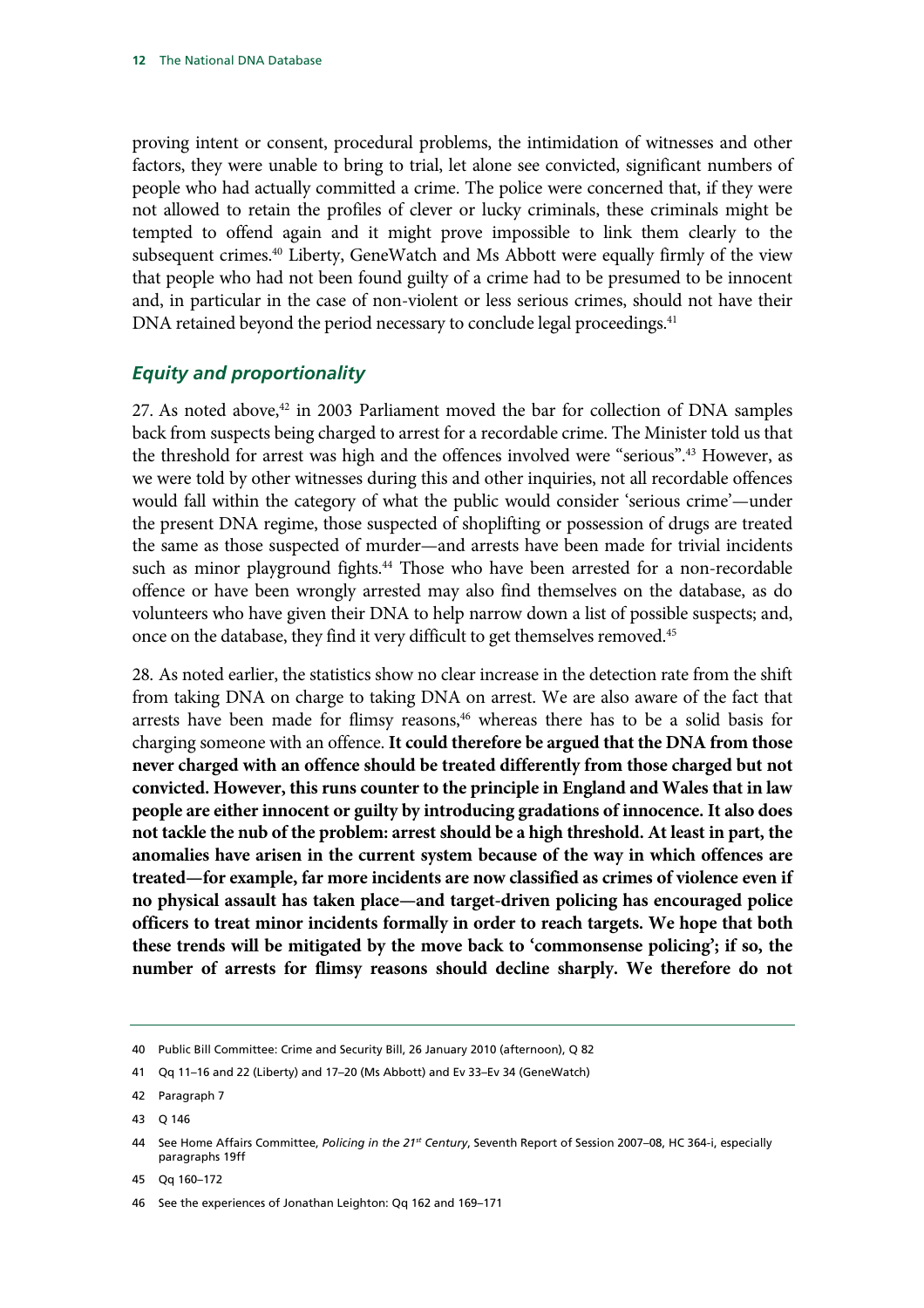**recommend the return to the pre-2004 situation of DNA being collected only on charging not on arrest.**

29. **However, the counter-balance to this is that it should be easier for those wrongly arrested or who have volunteered their DNA to get their records removed from the database. We recommend some changes to make this possible later in this report.**

30. The Government's proposals treat adults and juveniles differently, imposing an acrossthe-board limit of six years retention for adults arrested for but not convicted of a recordable offence. For under 18 year olds who fall into the 'arrested but not convicted' category, the proposals differentiate by age and by seriousness of offence. For under 16s, whatever the offence for which they are arrested, retention of DNA profiles would be for three years. 16 and 17 year olds arrested for a serious violent, sexual or terrorist offence (including the offences of aiding, abetting or conspiring to commit such offences) would have their profiles retained for six years (like adults); retention would be for three years for 16 or 17 year olds arrested for any other offence.<sup>47</sup>

31. **It is arguable on the basis of natural justice and the ECHR's judgment that those suspected of committing the most serious crimes should be treated differently from those suspected of more minor crimes. Ms Abbott, Liberty and GeneWatch clearly thought so. We support the distinctions made among juveniles, not least because numerous studies have shown that many 'get into trouble with the law' for something comparatively minor and never offend again. This leaves the question whether the same distinction should be made among adults. The police argued that enough people progressed from committing 'minor' crimes to serious crime that the effectiveness of the database would be seriously undermined if those suspected of minor crimes had their DNA profiles deleted earlier than others. We accept this, and therefore do not recommend that the Bill's provisions relating to adults make a distinction between those arrested for major and minor crimes.** 

#### *Length of time for retaining profiles*

32. Having recommended that the DNA profiles of adults convicted of crimes should be retained indefinitely, and that no distinction should be made among those arrested but not convicted, we turn now to the period of time for which this latter group's profiles should be kept.

33. We have already noted that the Government's initial proposal to retain such profiles for twelve years was abandoned after the research apparently supporting it proved to be defective. In his letter of 2 February 2010 to Members of Parliament responding to issues raised in debate on the Second Reading of the Crime and Security Bill, the Home Secretary considered how the time limit should be determined. He said:

We would ideally like to know the likelihood that an individual arrested but not convicted is subsequently convicted of an offence. The data available to us, however,<sup>48</sup> describe the likelihood of subsequent arrest, not conviction. An arrest is

<sup>47</sup> Clause 14 of Bill

<sup>48</sup> Known as arrest to arrest data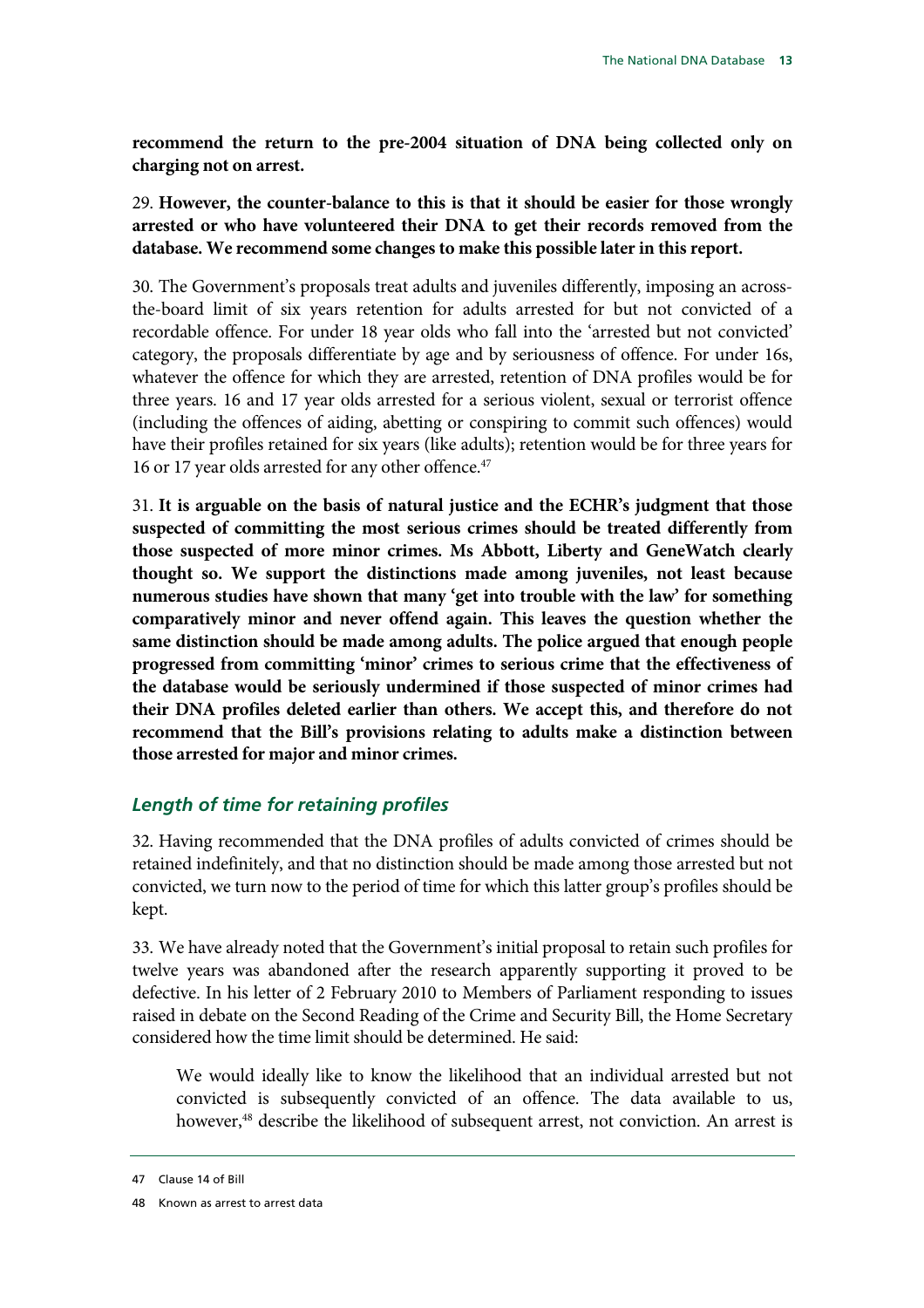not proof of guilt, but data on arrest provide an indication of the risk of subsequent offending, compared with the risk present in the general population.

34. **The Home Secretary is right to caution against a simple identification of a second arrest, with no indication of outcome, as being proof of guilt. If faced with a crime such as burglary, where it is known that a high proportion of offences is committed by a limited number of repeat offenders, it is right for the police to look first at suspects previously arrested for a similar crime, rather than to the general population. Arrest to arrest data reveal the likelihood of being arrested again, but do not equate to the risk of offending after an initial arrest.** 

35. However, accepting these data for want of better, the issues to be addressed are whether those arrested but not convicted are more likely than the general population to be arrested subsequently, and for how many years after the initial arrest does the probability of a second arrest arise. The Home Secretary explained that, on the data available, "we estimated that the risk of re-arrest in the group originally arrested but not convicted remains higher than in the general population for six years after the initial arrest, providing a justification for our retention policy".<sup>49</sup> Unfortunately, the Home Office had only a maximum of three years of usable data on arrests because the Police National computer had been 'weeded' of arrest entries for earlier years.<sup>50</sup> This analysis shows that adults arrested but not convicted are significantly more likely to be re-arrested than the general population for up to three years after the initial arrest. However, the Home Office statisticians had insufficient data on which to base their estimates beyond three years, so they simply extrapolated from the data for those re-arrested within three years for the group on the database and made an estimate of the arrest rate for the general population. They entered the caveat that "the intersection of the two [lines] around the six-year point is quite sensitive to errors in either the extrapolation or the estimated risk of criminality for the general population." In other words, it is not certain that either the extrapolation or the estimate is correct, so it is not certain that six years is really where the difference in probability reduces to a minimum: the timescale could be longer, it could be shorter. It is noteworthy that part of the uncertainty is attributable to the fact, as the analysis report recognises, that some of the group arrested but not convicted will never be arrested again. Given what we have already found about the inappropriateness of some arrests, this uncertainty could be significant.

<sup>49</sup> Letter of 2 February 2010 to Members of Parliament

<sup>50</sup> Home Office (2009) *DNA re-arrest hazard rate analysis* on www.homeoffice.gov.uk/documents/cons-2009-dnadatabase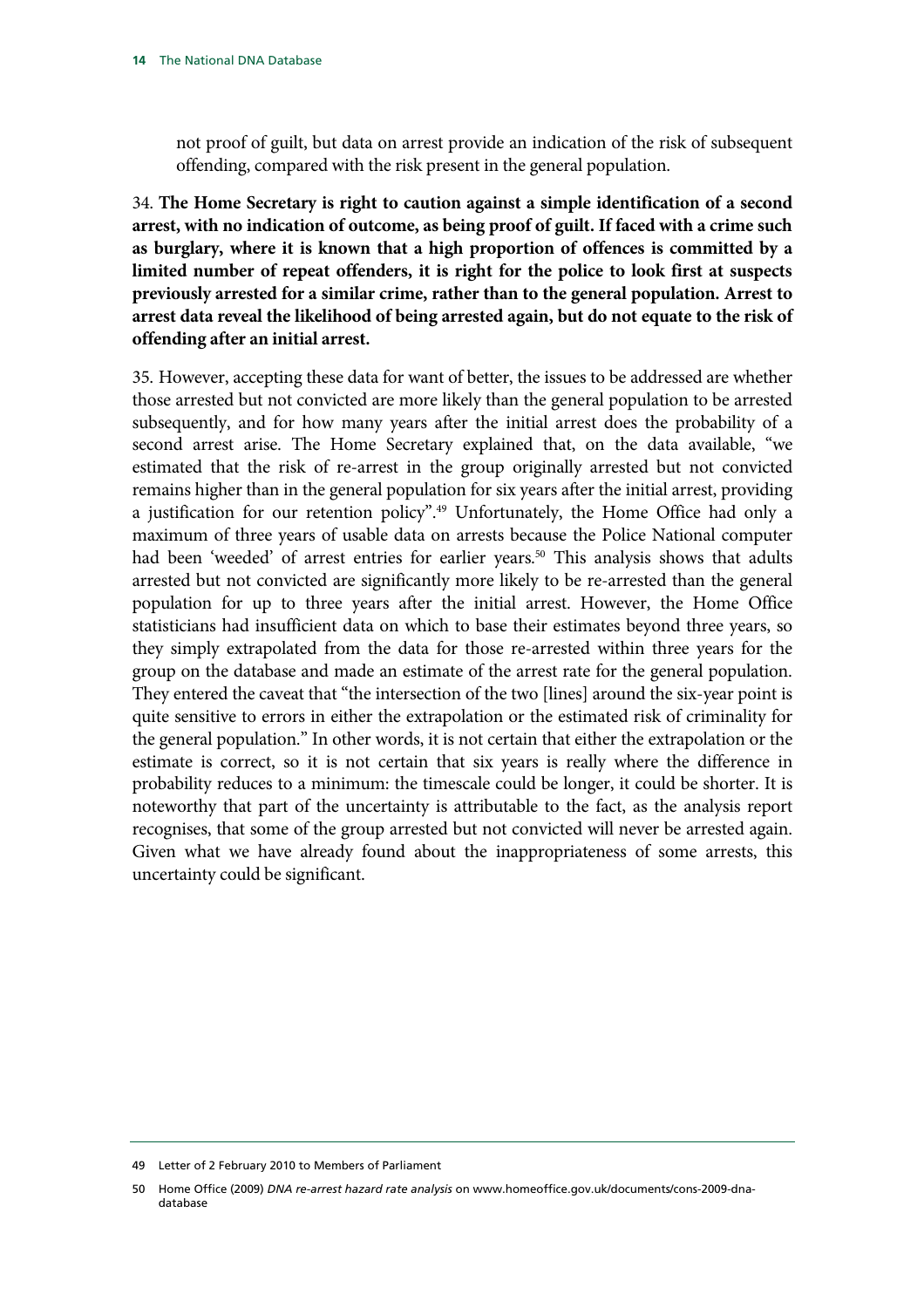

As shown in the figure above, most of the risk of re-arrest for those arrested but not convicted is in the years immediately following the initial arrest: the probability of re-arrest decreases sharply during the first year and remains significant for about three years.

36. A three year retention period is what has been adopted in Scotland for some types of offences. Until the passage of the Police, Public Order and Criminal Justice (Scotland) Act 2006, all DNA data (both samples and profiles) taken from a subject in Scotland were destroyed or deleted from databases if the subject was not subsequently convicted in a criminal court. The 2006 Act, however, permitted the retention of data after the conclusion of criminal proceedings where the subject had been prosecuted in the criminal court for, though not convicted of, a 'relevant sexual offence' or 'relevant violent offence'. 'Relevant sexual offence' included a wide range of offences such as rape, indecent assault and child pornography; 'relevant violent offence' encompassed crimes such as murder, assault or fire raising but not all crimes involving some element of violence (for example, breach of the peace or the carrying of offensive weapons in public).<sup>51</sup> Where DNA data is retained under these provisions, it must be deleted from the database and destroyed within three years of the conclusion of criminal proceedings, or by any later date set by a sheriff following application by a chief constable. The sheriff may make an order for destruction to be delayed for up to two years, but this can be extended if the chief constable applies again.<sup>52</sup>

<sup>51</sup> SPICe [Scottish Parliament Information Centre] Briefing, *Criminal Justice and Licensing (Scotland) Bill: Fingerprint and DNA Data*, 1 May 2009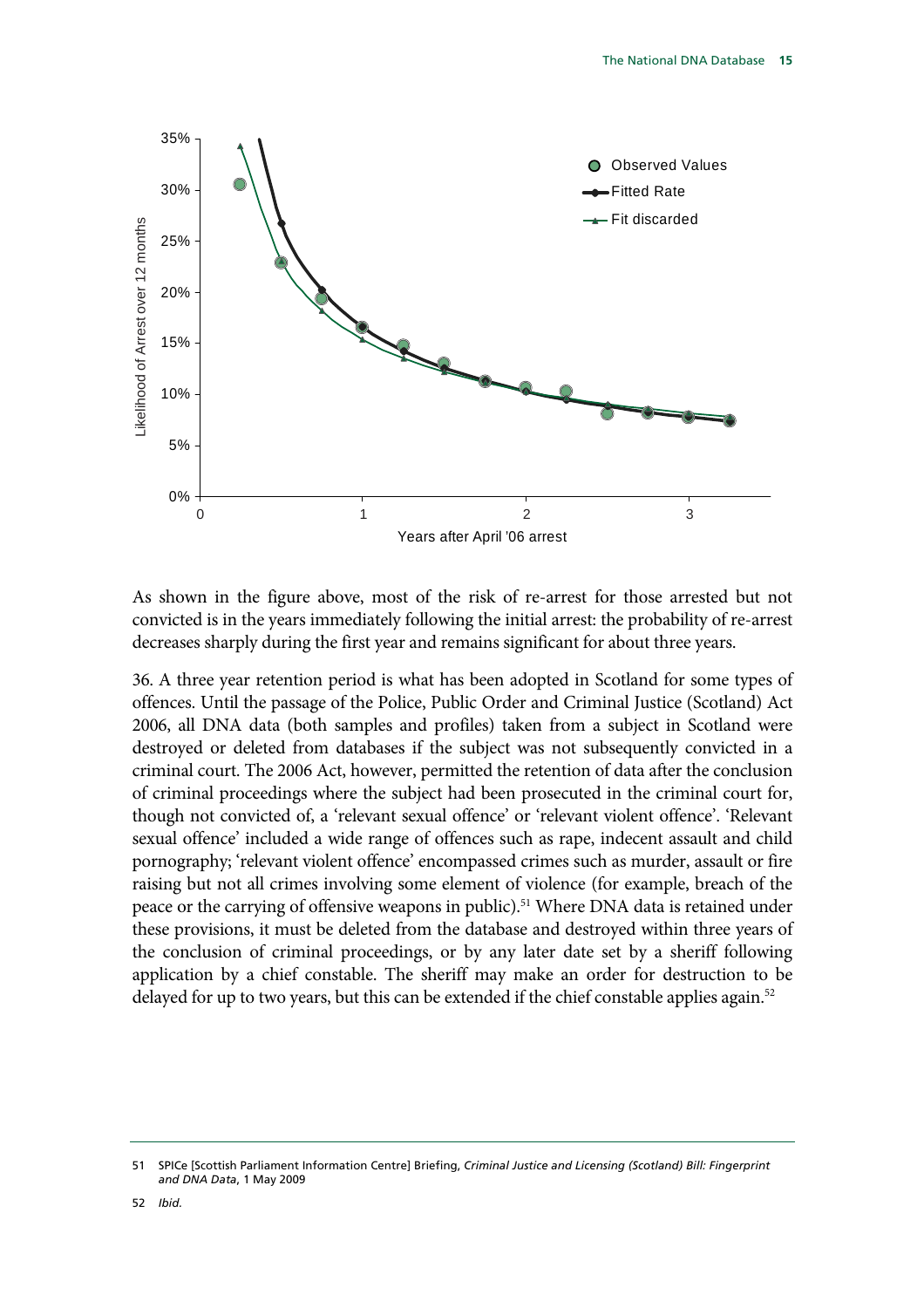37. **Decisions on retention periods must balance public safety against individual privacy. The current situation of indefinite retention of the DNA profiles of those arrested but not convicted is impossible to defend in light of the judgment of the European Court of Human Rights and unacceptable in principle. However, given the complexity of the issues and the conflicting evidence about what would be an appropriate length of time for retention, we are unable to recommend a specific period other than to say that we would regard three years as the minimum length of time for which such profiles should be retained.**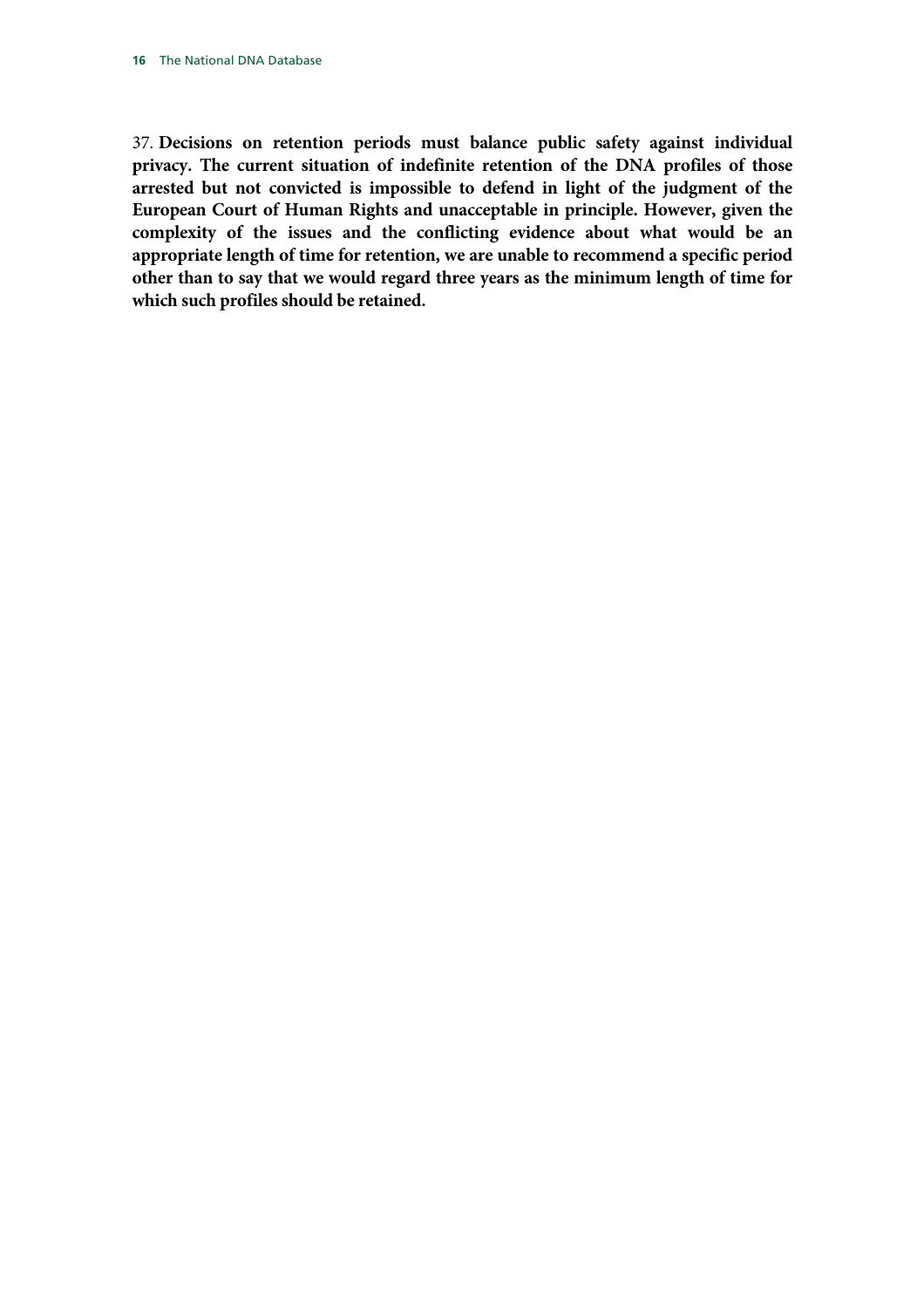### Removing records from the Database

38. Even with a time limit for retention of the DNA profiles of those arrested but not convicted, there will still need to be provisions for the removal of profiles from the database in cases of wrongful arrest, when volunteers want them deleted, and so on. We noted that one of the most inequitable aspects of the current DNA regime was the inconsistency in the approach of Chief Constables to requests to have profiles removed. Despite the existence of the Exceptional Case guidance issued by ACPO, research carried out in the form of Freedom of Information requests to the various police forces showed wide variations between regions: while overall 22% of requests were granted, six police forces (Cambridgeshire, City of London, Dyfed Powis, Gloucestershire, Humberside and Nottingham) removed none while South Yorkshire and Wiltshire removed 80% or more.<sup>53</sup>

39. Legally, the DNA profiles are owned by whichever police force entered them on the database, with the Chief Constable acting as the data controller. Although they agreed that greater consistency and transparency in decision-making were needed, the police told us that a strength of the current system was that data were owned by the individual police forces rather than a central organisation. They felt this guaranteed that greater care was taken in the recovery and recording of DNA material and profiles. They suggested all that was needed was some greater codification of the process by means of the Crime and Security Bill, plus some clearer guidance to Chief Constables.<sup>54</sup> We considered that this would still leave considerable scope for inconsistency between 43 forces, and that the lack of a central point to which the public could send their requests for removal and from which they could receive advice was also a flaw in the system.

40. One option for such a central clearing point would be the National Policing Improvement Agency, which runs the database.<sup>55</sup> However, at a late stage in our deliberations, another and better option was suggested: the National DNA Database Strategy Board. This organisation already exists informally, but the Crime and Security Bill would place it on a statutory basis. The Board, while chaired by the ACPO lead on DNA and including officials from the Home Office and the Association of Police Authorities, also includes independent members such as the Information Commissioner, the Forensic Science Regulator and members of the National DNA Database Ethics Group. Overall, therefore, it is more independent of the police than the NPIA. **The Government has tabled amendments at Report Stage of the Bill to give the National DNA Database Strategy Board the central co-ordinating role, as the organisation to which applications for deletion of records would be made, handling the case, making a recommendation to the relevant chief constable based on the statutory guidance that it (the Board) would issue, and informing the applicant of the result. We support these proposals.**

41. The Home Secretary has assured us that the Strategy Board would consult widely on the guidance to chief constables before issuing it, and said that he expected the guidance to

<sup>53</sup> Figures published on BBC News Website, in *DNA data 'a lottery for innocent',* 31 December 2009

<sup>54</sup> Qq 82–103

<sup>55</sup> Oral evidence given to the Home Affairs Committee and published in *The work of the National Policing Improvement Agency*, HC 166, 15 December 2009, Q 18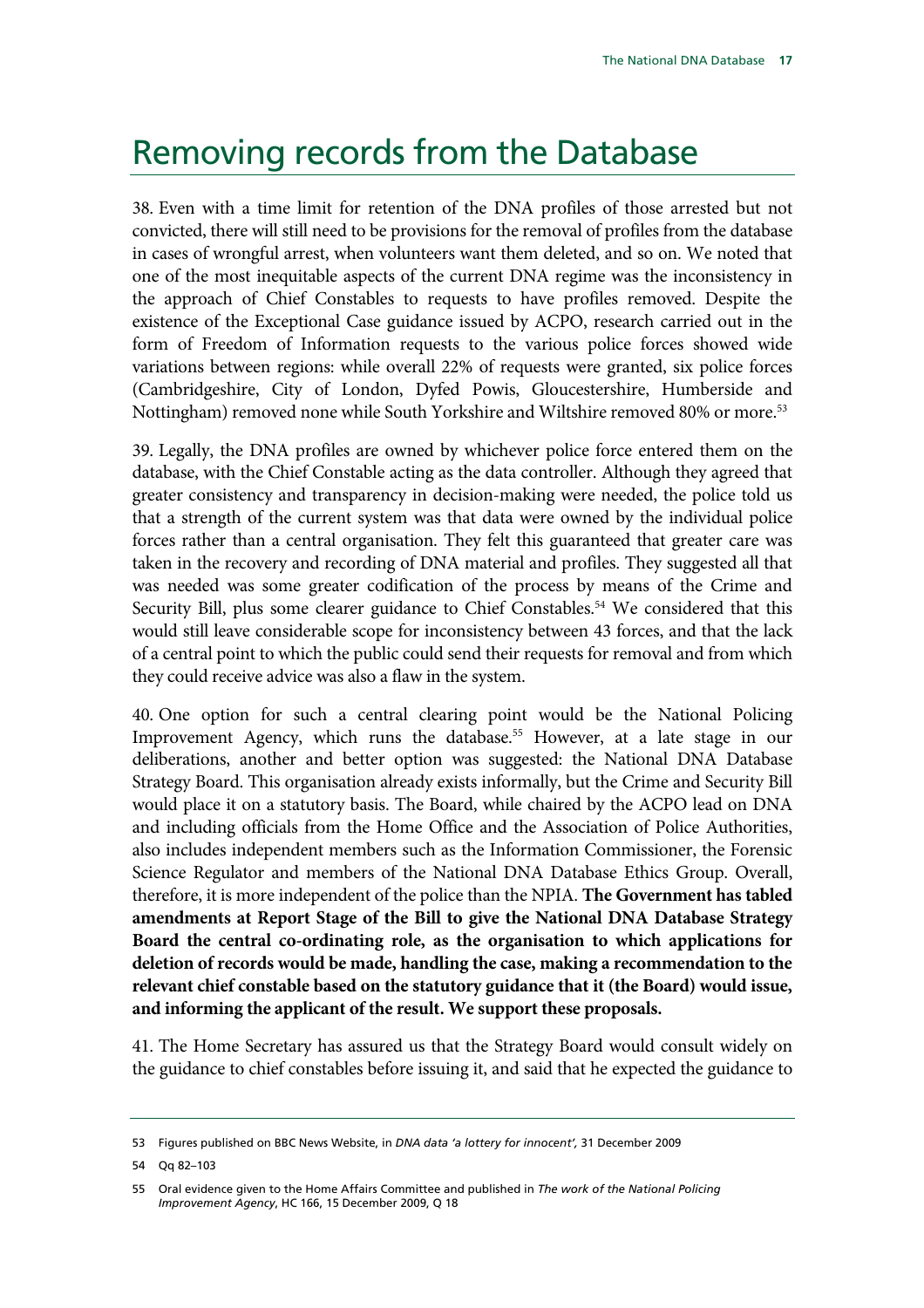reflect the range of circumstances where retention of a DNA profile was clearly inappropriate, such as where it was objectively clear that no offence had been committed. **We consider that the then Home Affairs Committee should be consulted by the Board on the draft guidance. The Home Secretary cited an example of where DNA data should not be retained— that of someone arrested for shoplifting when trying to exchange goods for which she was carrying the receipt. This example is absolutely cut and dried; we expect the guidance to allow for the destruction of data in a far wider range of cases.**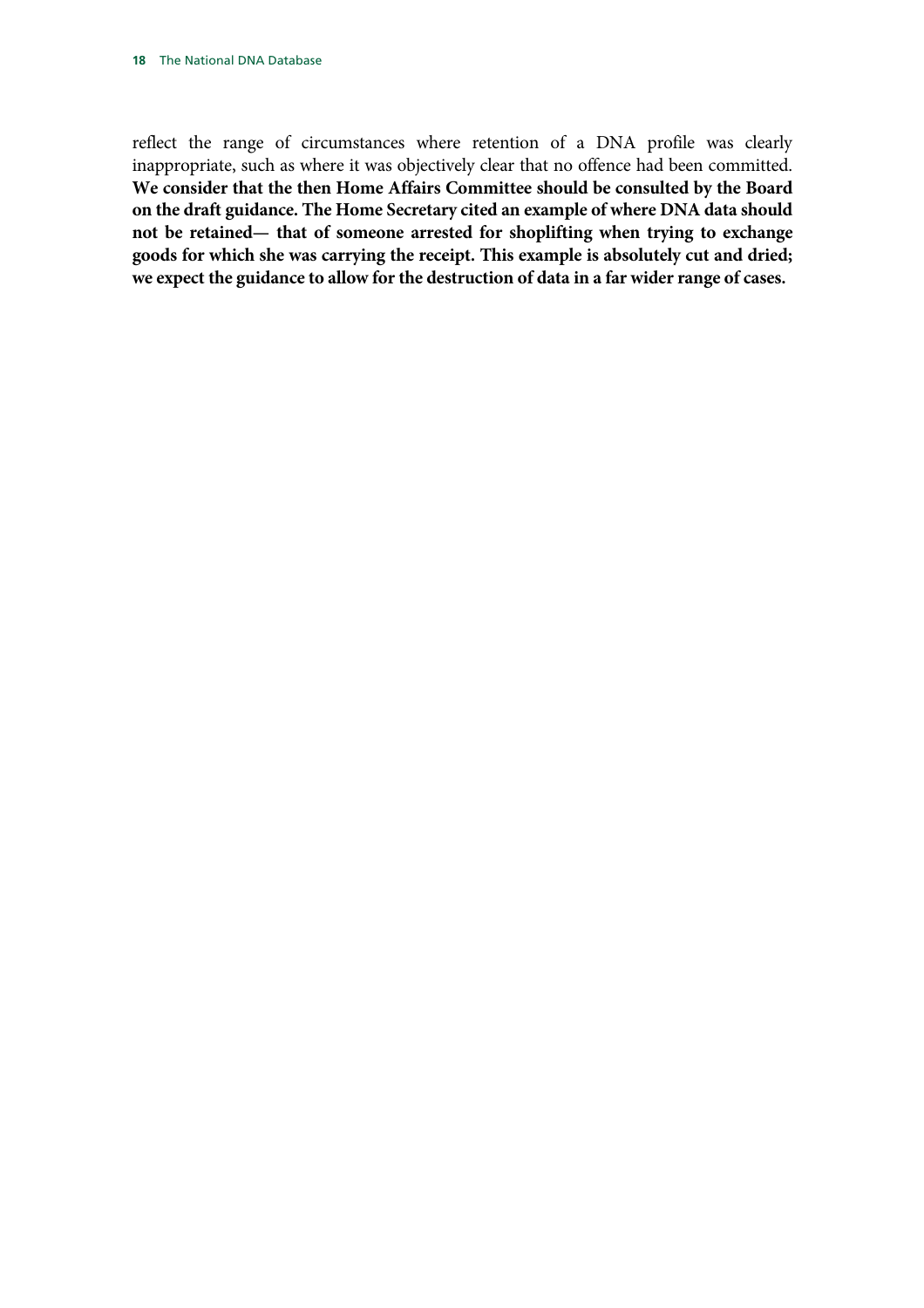### Conclusions and recommendations

- **1.** It is currently impossible to say with certainty how many crimes are detected, let alone how many result in convictions, due at least in part to the matching of crime scene DNA to a personal profile already on the database, but it appears that it may be as little as 0.3%—and we note that the reason for retaining personal profiles on a database is so that the person can be linked to crimes he/she commits later. (Paragraph 6)
- **2.** We wish to make it clear at the outset that we are strongly of the belief that DNA profiling and matching are vital tools in the fight against crime; and that it is essential, wherever possible, to gather, profile and store information relating to DNA discovered at crime scenes. Although it is very unlikely that DNA on its own could bring about a conviction for a crime—and, indeed, we understand that the Crown Prosecution Service requires further corroborative evidence before it will bring a prosecution—DNA evidence places a person at the scene of the crime and he/she then has to explain why they were there or prove that the DNA match is faulty. (Paragraph 11)
- **3.** Nor do we question the taking of DNA samples from everyone arrested for a recordable offence. We note that the identification of perpetrators of some very serious crimes, including murder, has been made possible by the matching of a personal sample taken in connection with a later, less serious offence with a crime scene sample. We also support the principle, as set down in the Crime and Security Bill, of destroying the actual personal samples as soon as practicable, not least as they could theoretically be used to derive other personal information about the individual such as family relationships or information about health. In this Report we are solely concerned with the retention of personal profiles on the database: whose profiles should be retained, for how long they should be stored, and the processes for getting one's profile deleted from the database. (Paragraph 12)
- **4.** It is not known how many crimes are solved with the help of the stored personal profiles of those not previously convicted of a crime. The highly complicated calculations made by GeneWatch to try to answer this question on the basis of information from various sources already in the public domain, and the provisional nature of its conclusions, underline the need for the Home Office to undertake research specifically on this issue. (Paragraph 15)
- **5.** It could therefore be argued that the DNA from those never charged with an offence should be treated differently from those charged but not convicted. However, this runs counter to the principle in England and Wales that in law people are either innocent or guilty by introducing gradations of innocence. It also does not tackle the nub of the problem: arrest should be a high threshold. At least in part, the anomalies have arisen in the current system because of the way in which offences are treated for example, far more incidents are now classified as crimes of violence even if no physical assault has taken place—and target-driven policing has encouraged police officers to treat minor incidents formally in order to reach targets. We hope that both these trends will be mitigated by the move back to 'commonsense policing'; if so, the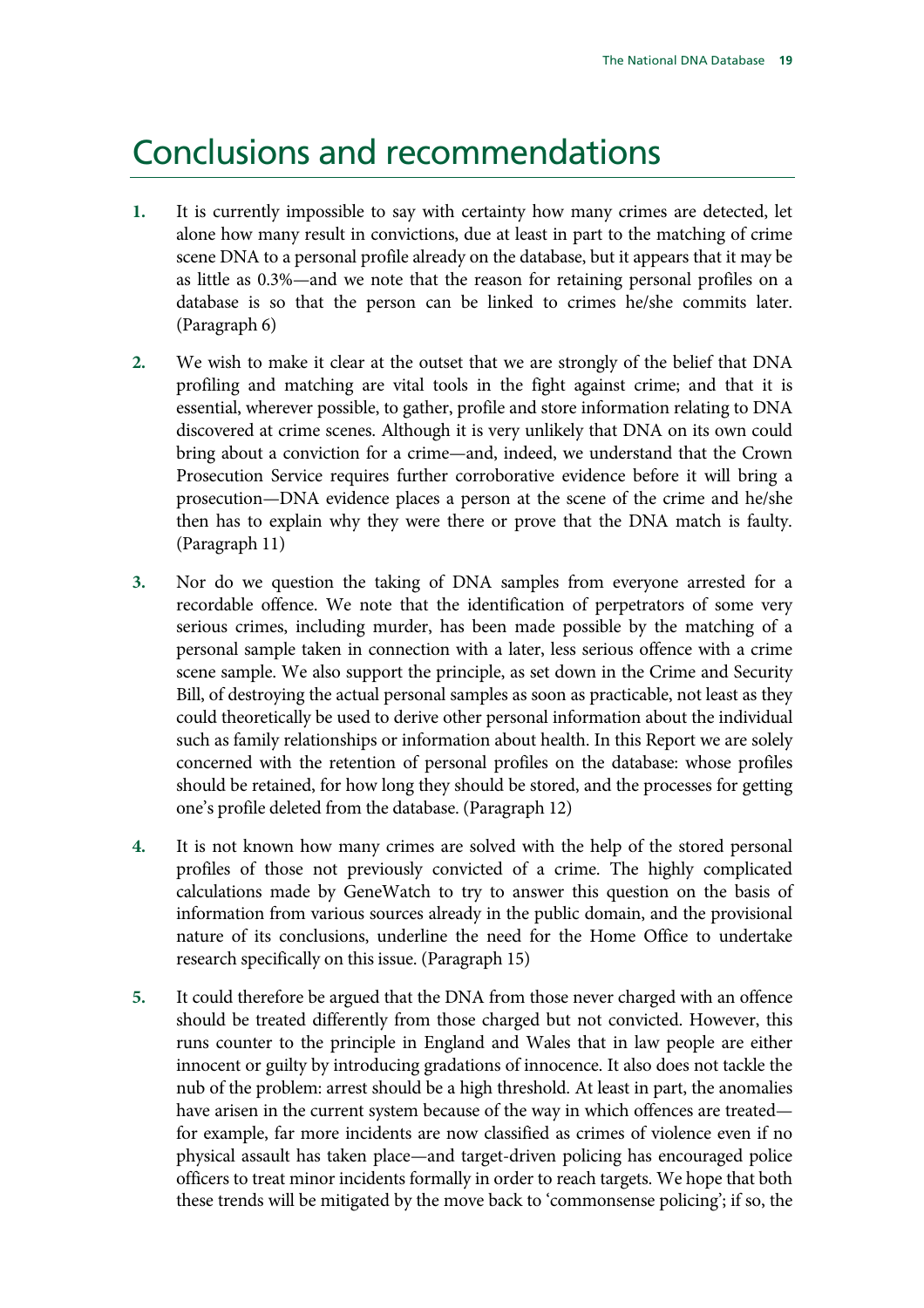number of arrests for flimsy reasons should decline sharply. We therefore do not recommend the return to the pre-2004 situation of DNA being collected only on charging not on arrest. (Paragraph 28)

- **6.** However, the counter-balance to this is that it should be easier for those wrongly arrested or who have volunteered their DNA to get their records removed from the database. We recommend some changes to make this possible later in this report. (Paragraph 29)
- **7.** It is arguable on the basis of natural justice and the ECHR's judgment that those suspected of committing the most serious crimes should be treated differently from those suspected of more minor crimes. Ms Abbott, Liberty and GeneWatch clearly thought so. We support the distinctions made among juveniles, not least because numerous studies have shown that many 'get into trouble with the law' for something comparatively minor and never offend again. This leaves the question whether the same distinction should be made among adults. The police argued that enough people progressed from committing 'minor' crimes to serious crime that the effectiveness of the database would be seriously undermined if those suspected of minor crimes had their DNA profiles deleted earlier than others. We accept this, and therefore do not recommend that the Bill's provisions relating to adults make a distinction between those arrested for major and minor crimes. (Paragraph 31)
- **8.** The Home Secretary is right to caution against a simple identification of a second arrest, with no indication of outcome, as being proof of guilt. If faced with a crime such as burglary, where it is known that a high proportion of offences is committed by a limited number of repeat offenders, it is right for the police to look first at suspects previously arrested for a similar crime, rather than to the general population. Arrest to arrest data reveal the likelihood of being arrested again, but do not equate to the risk of offending after an initial arrest. (Paragraph 34)
- **9.** Decisions on retention periods must balance public safety against individual privacy. We are not convinced that retaining for six years the DNA profiles of people not convicted of any crime would result in more cases being cleared up—let alone more convictions obtained—than retaining them for three years. We therefore recommend a three year limit, and a draft amendment to the Crime and Security Bill to this effect is in the Annex to this Report. (Paragraph 37)
- **10.** We understand that the Government would be willing to table amendments at Report Stage of the Bill to give the National DNA Database Strategy Board the central co-ordinating role, as the organisation to which applications for deletion of records would be made, handling the case, making a recommendation to the relevant chief constable based on the statutory guidance that it (the Board) would issue, and informing the applicant of the result. We support these proposals. (Paragraph 40)
- **11.** We consider that the then Home Affairs Committee should be consulted by the Board on the draft guidance. The Home Secretary cited an example of where DNA data should not be retained— that of someone arrested for shoplifting when trying to exchange goods for which she was carrying the receipt. This example is absolutely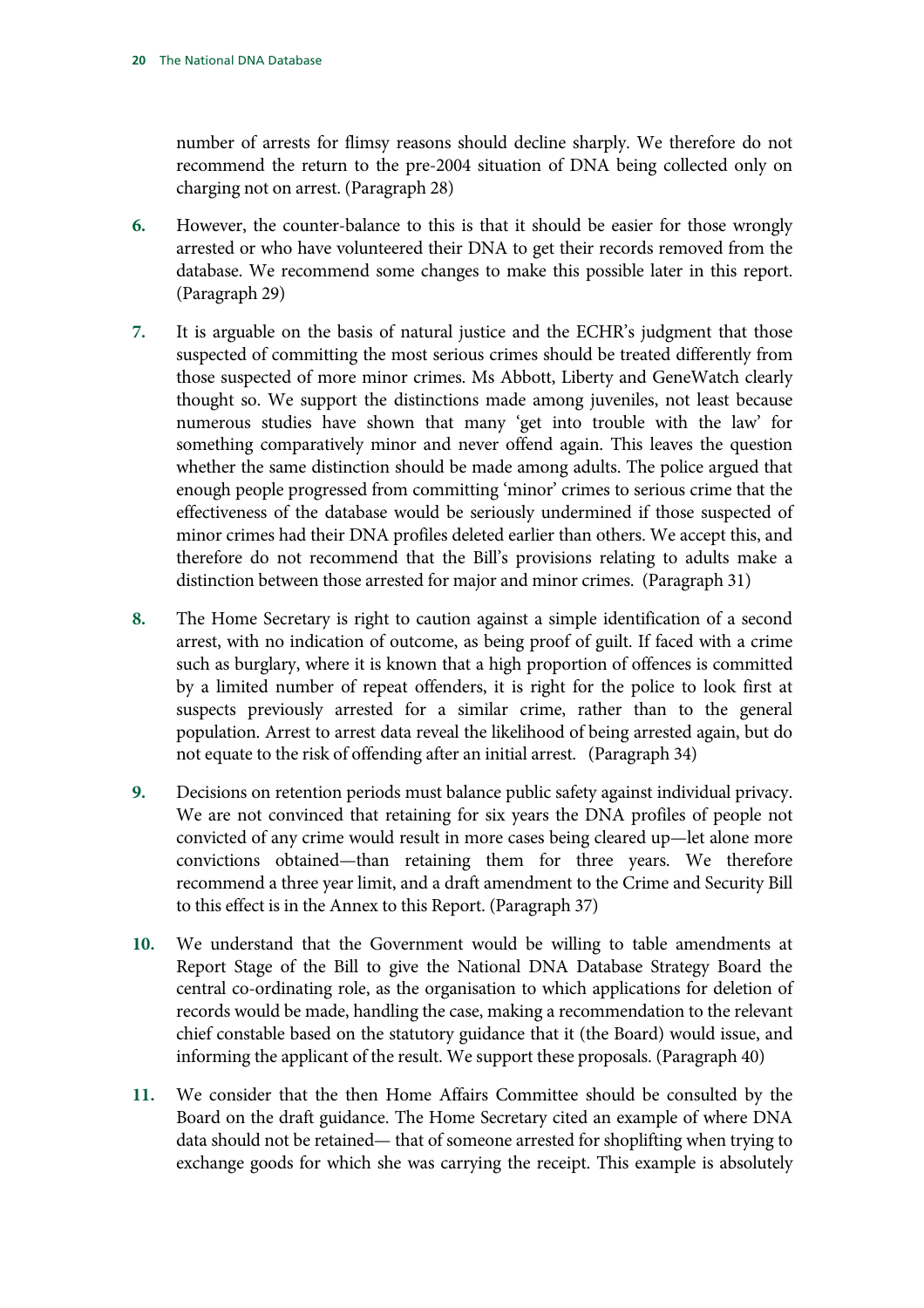cut and dried; we expect the guidance to allow for the destruction of data in a far wider range of cases. (Paragraph 41)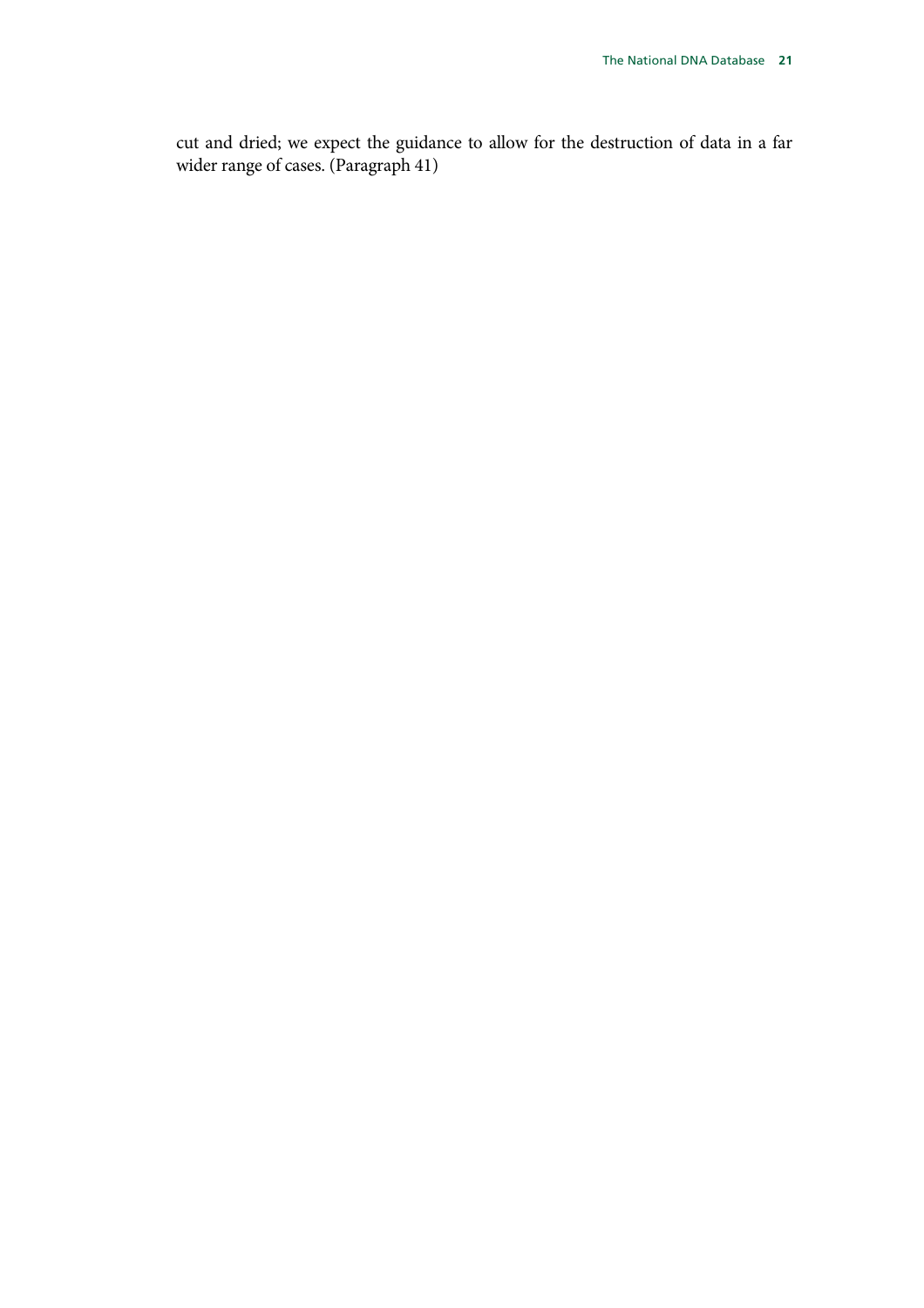# Formal Minutes

#### **Thursday 4 March 2010**

Members present:

Rt Hon Keith Vaz, in the Chair

Mrs Ann Cryer Mrs Janet Dean Gwyn Prosser

Draft Report (*The National DNA Database*), proposed by the Chairman, brought up and read.

*Ordered*, That the draft Report be read a second time, paragraph by paragraph.

Paragraphs 1 to 41 read and agreed to.

*Resolved*, That the Report be the Eighth Report of the Committee to the House.

*Ordered*, That the Chairman make the Report to the House.

Written evidence was ordered to be reported to the House for placing in the Library and Parliamentary Archives.

[Adjourned till Tuesday 9 March at 10.15 am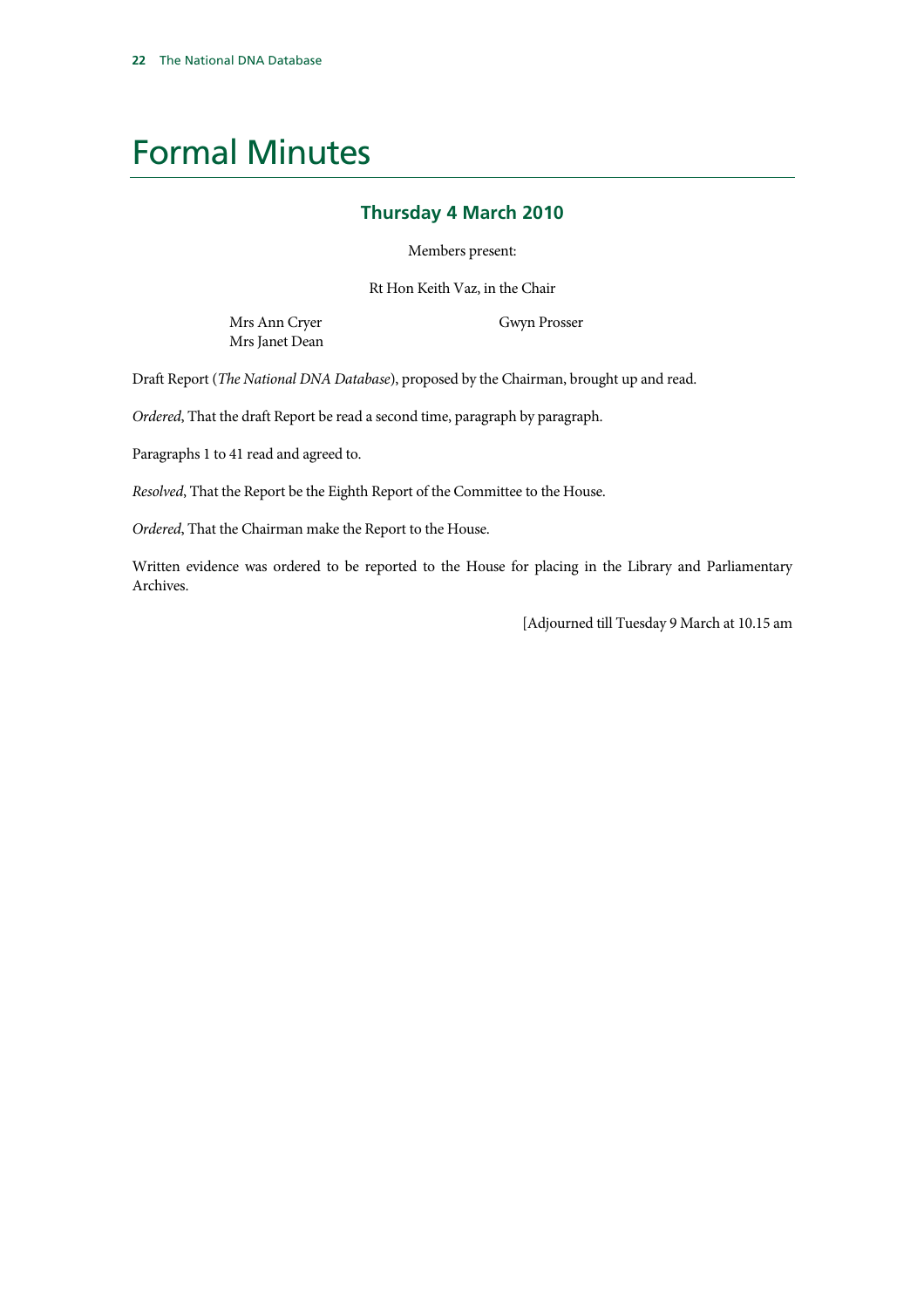### **Witnesses**

| Tuesday 5 January 2010                                                                                                                                                                                                                             | Page             |
|----------------------------------------------------------------------------------------------------------------------------------------------------------------------------------------------------------------------------------------------------|------------------|
| Ms Isabella Sankey, Policy Director, Liberty, and Ms Diane Abbott MP                                                                                                                                                                               | Ev <sub>1</sub>  |
| <b>Chief Constable Chris Sims, West Midlands Police, and Lead on Forensics,</b><br>Association of Chief Police Officers, and Mr Gary Pugh, Director of Forensic<br>Services, Metropolitan Police and Chair of the National ACPO DNA Strategy Board | Ev <sub>7</sub>  |
| Mr Alan Campbell MP, Parliamentary Under-Secretary of State responsible for<br>crime reduction, Home Office                                                                                                                                        | Ev <sub>14</sub> |
| Tuesday 19 January 2010                                                                                                                                                                                                                            |                  |
| Mr Greg Hands MP, and Mr Jonathan Leighton                                                                                                                                                                                                         | Ev <sub>20</sub> |
| <b>Wednesday 3 February 2010</b>                                                                                                                                                                                                                   |                  |
| <b>Professor Sir Alec Jeffreys</b>                                                                                                                                                                                                                 | Ev $24$          |

## List of written evidence

| 1 Nuffield Council on Bioethics | Ev 28        |
|---------------------------------|--------------|
| 2 Home Office                   | Ev 28: Ev 48 |
| 3 GeneWatch UK                  | Ev 29        |
| 4 Liberty                       | Ev 46        |
|                                 |              |

# List of unprinted written evidence

The following memoranda have been reported to the House, but to save printing costs they have not been printed and copies have been placed in the House of Commons Library, where they may be inspected by Members. Other copies are in the Parliamentary Archives, and are available to the public for inspection. Requests for inspection should be addressed to The Parliamentary Archives, Houses of Parliament, London SW1A 0PW (tel. 020 7219 3074). Opening hours are from 9.30 am to 5.00 pm on Mondays to Fridays.

Mr C Buckley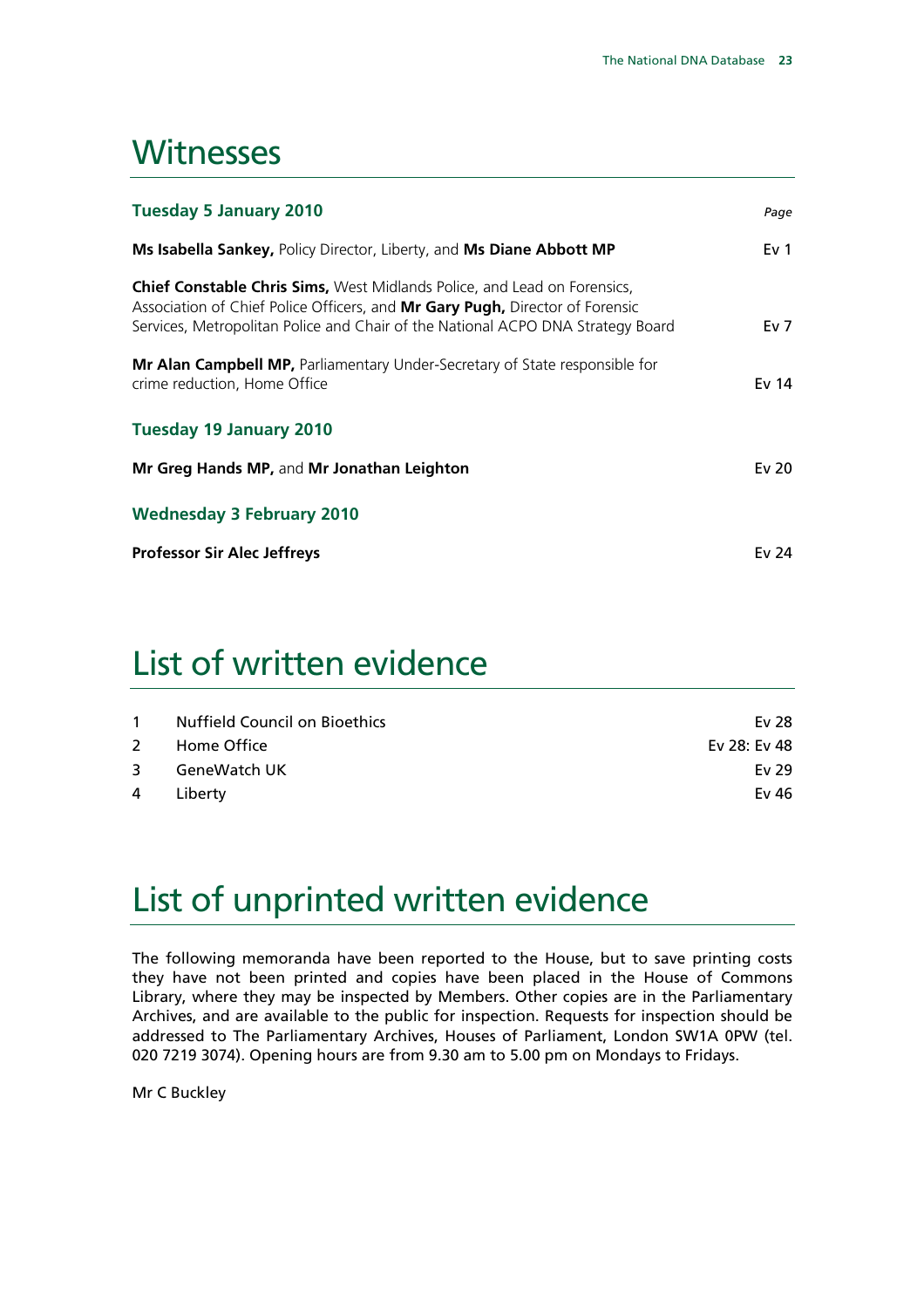# List of Reports from the Committee during the current Parliament

The reference number of the Government's response to each Report is printed in brackets after the HC printing number.

| <b>Session 2009-10</b> |                                                              |                            |
|------------------------|--------------------------------------------------------------|----------------------------|
| <b>First Report</b>    | The Detention of Children in the Immigration System          | <b>HC 73</b><br>(Cm 7795)  |
| Second Report          | The work of the UK Border Agency                             | <b>HC 105</b><br>(HC 370)  |
| <b>Third Report</b>    | The E-Borders Programme                                      | <b>HC 170</b>              |
| Fourth Report          | Work of the Committee in 2008-09                             | <b>HC 265</b>              |
| <b>Fifth Report</b>    | Police Service Strength                                      | <b>HC 50</b>               |
| Sixth Report           | The Home Office's Response to Terrorist Attacks              | <b>HC 117</b>              |
| Seventh Report         | <b>The Cocaine Trade</b>                                     | (Cm 7788)<br><b>HC 74</b>  |
| <b>Session 2008-09</b> |                                                              |                            |
| <b>First Report</b>    | Monitoring of the UK Border Agency                           | HC 77<br>(HC 381)          |
| Second Report          | The Police and the Media                                     | <b>HC 75</b>               |
| Third Report           | The Work of the Committee 2007-08                            | <b>HC 76</b>               |
| Fourth Report          | Policing Process of Home Office Leaks Inquiry                | <b>HC 157</b><br>(HC 1026) |
| Fifth Report           | Borders, Immigration and Citizenship Bill [HL]               | <b>HC 425</b>              |
| Sixth Report           | Human Trafficking                                            | $HC 23-1$                  |
| Seventh Report         | Knife Crime                                                  | <b>HC 217</b>              |
| <b>Eighth Report</b>   | Policing of the G20 Protests                                 | <b>HC 418</b><br>(HC 201)  |
| Ninth Report           | Project CONTEST: The Government's Counter-Terrorism Strategy | HC 212                     |
| <b>Tenth Report</b>    | The cost of policing football matches                        | <b>HC 676</b><br>(HC 339)  |
| <b>Eleventh Report</b> | <b>Bogus Colleges</b>                                        | <b>HC 595</b><br>(Cm 7766) |
| <b>Twelfth Report</b>  | Macpherson Report-Ten Years On                               | <b>HC 427</b>              |
| Thirteenth Report      | Managing Migration: Points-Based System                      | <b>HC 217</b><br>(Cm 7767) |

Fourteenth Report The work of the Serious Organised Crime Agency Free The 730